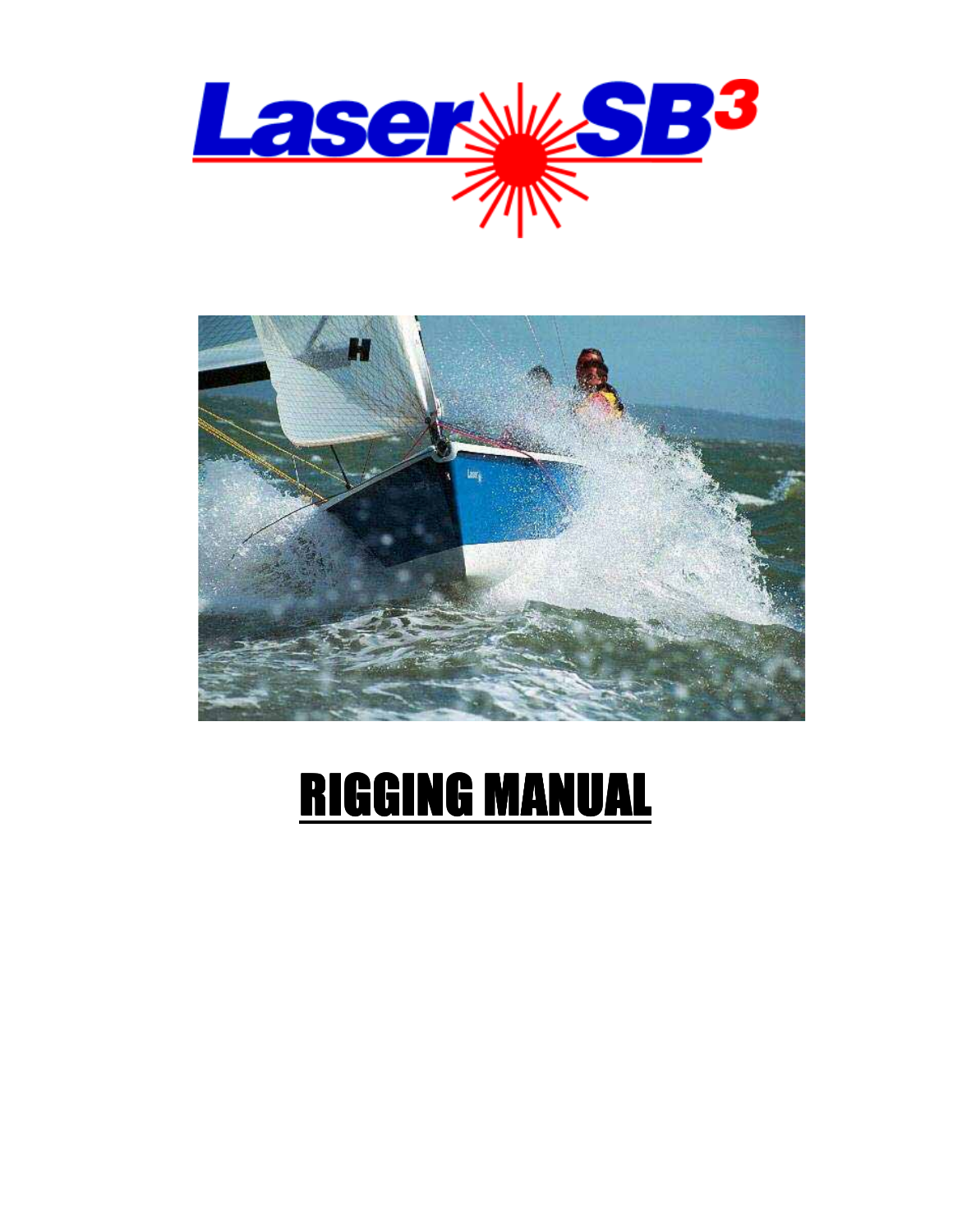### **SB<sup>3</sup> Rigging Instructions**

The Laser SB $^3$  rigging instructions are a guide to rigging your boat. Due to production supplies certain parts may be slightly modified from those shown. This instruction manual is not a guide to sailing your craft and it should not be considered suitable for the task of learning to sail a boat.



# **LASER CENTRE**

Options, accessories and spares are available from Laser Direct +44 (0)1327 841610

www.lasersailing.com

The Laser Centre Station Works Long Buckby Northampton NN6 7PF UK

#### **CONTENTS**

- **1. Safety afloat and Glossary**
- **2. Basic boat parts**
- **3. Maintenance**
- **4. Sail numbers**
- **5. Shroud layout**
- **6. Assembly of the mast**
- **7. Raising the mast**
- **8. Setting up the mast**
- **9. Rigging the boat**
- **10. Launching and keel lowering**
- **11. Recovery of the boat and towing**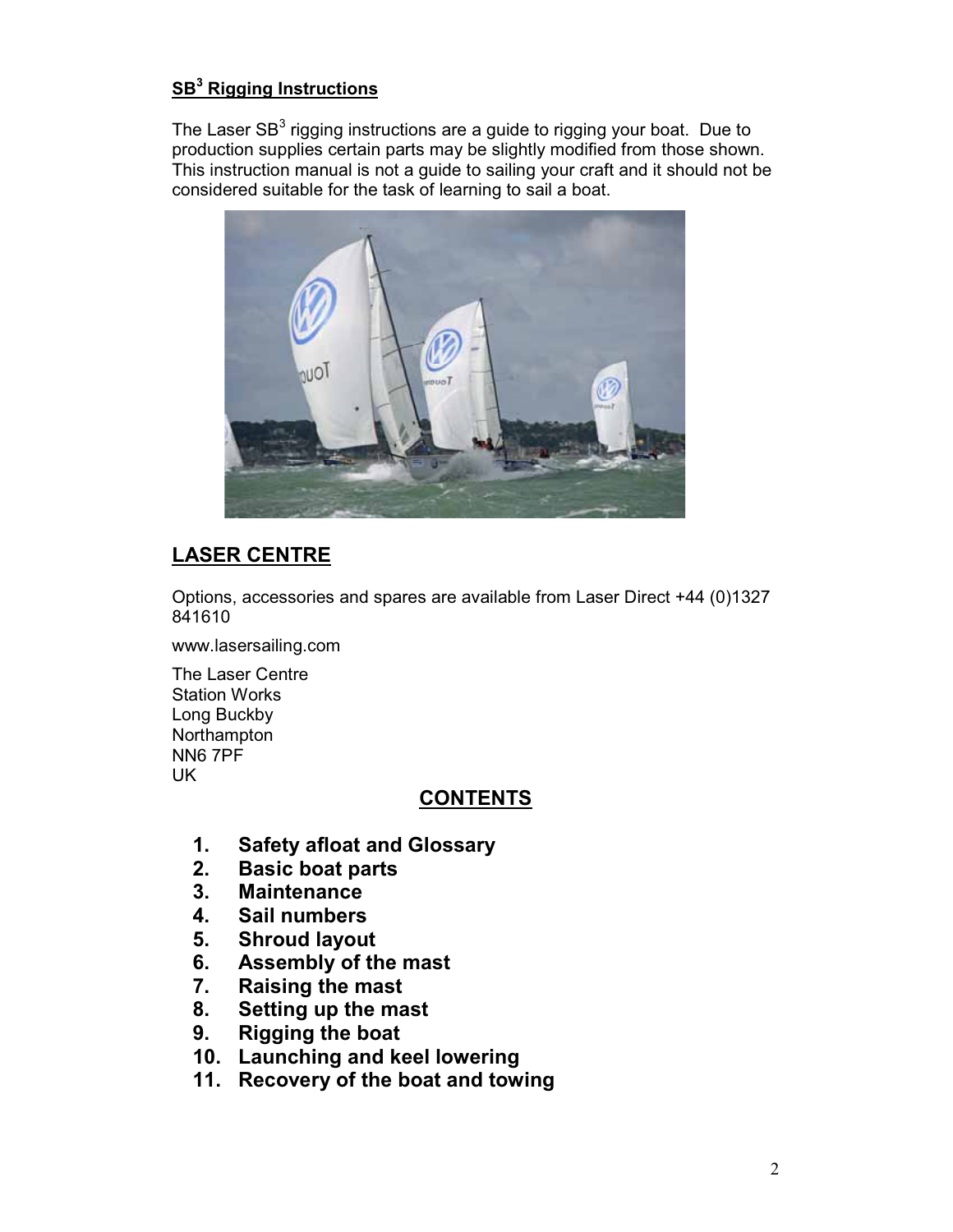# **Safety Afloat**

#### **Warning**

The SB3 carries no internal reserve buoyancy. As is common on

boats of this design. Should you get a hole in the hull it is possible

for the boat to sink.

A reserve buoyancy bag kit is available and recommended.

Always check skin fittings of the Tacktick everytime you launch.

Check for overhead cables before raising the mast.

This instruction manual is not a quide to sailing your craft and it should not be considered suitable for the task of learning to sail a boat. Please read the manual before rigging and sailing your Laser SB3

Before you go sailing:

- o Check you are wearing suitable clothing and safety equipment for the conditions and time of year.
- o Always wear a buoyancy aid or life jacket
- o Make sure a third party knows where you are sailing and how many there are of you.
- o Check the weather forecast
- o Check the time of high and low tides if applicable.
- o Seek advise of local conditions if sailing in a new area.
- o Always check the condition of your craft before setting off.
- o A sailor's safety knife should be carried on board.
- o Check for overhead cables when rigging, launching and recovering.

On the water:

- o Conform to the sailing rules of the road.
- o Look out for changing weather conditions.
- o Never sail beyond your ability or that of your crew. Ensure that you and your crew can cope with any changes in the wind conditions
- o Understand and be competent in the sailing skills.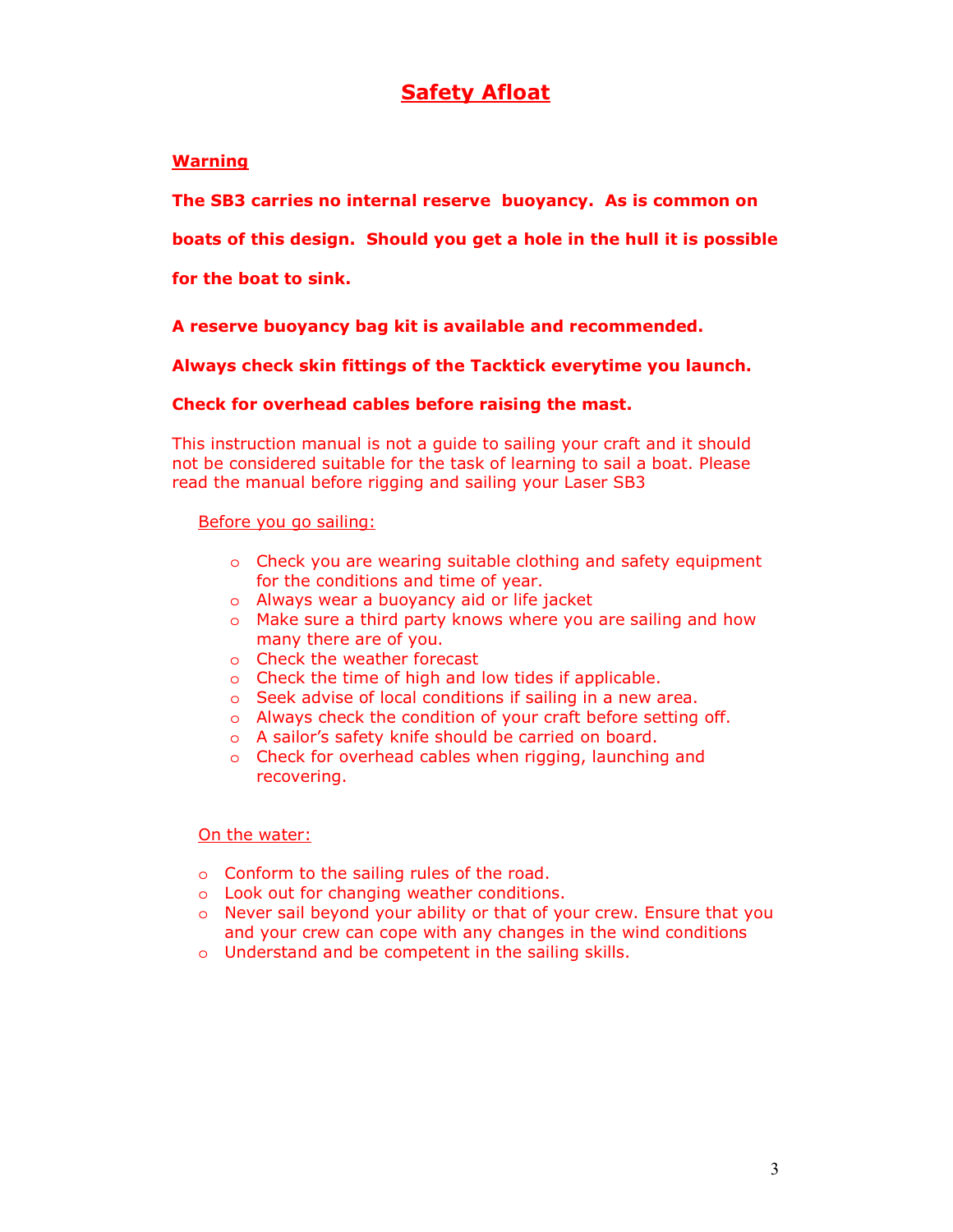#### **GLOSSARY**

**Aft:** Back of the boat **Backstay:** Support at the back of the boat to the top of the mast used to control the mast bend, and support the mast. **Bow**: Front of the boat **Burgee**: Wind indicator usually a flag **Batten:** A thin stiffening strip in the sail to support the leech **Boom**: A spar at the foot of the sail **Cleat:** A fitting used for holding / securing ropes **Clew:** Back lower corner of a sail **Cunningham:** an eye in the sail above the tack of the sail **Foot**: Bottom of the sail **Forestay**: The wire supporting the mast at the bow of the boat **Gennaker**: Isometric sail hoisted when sailing downwind **Gennaker pole**; the Pole, which extends to fly the gennaker tack from. **Gunwale:** The outermost edge of the boat **Gudgeon**: Fitting on the transom and rudder used to hang rudder **Granny rail**; The stainless steel rail on the side of the boat. **Gnav**: Used to control the leech twist and shape of the sails can be referred to as Vang. **Head**: Top of sail **Halyard**: A rope or wire used to lower or hoist sails **Jib**: Front sail **Jib Sheet**: Control rope for the jib **Leech:** Trailing edge of the sail **Luff:** The front edge of the sail **Mast Heel**: The fitting at the base of the mast **Mast step**; The fitting on the boat where the mast heel is located **Shrouds**: Wire supporting the mast V1 / D3 – Main shroud V2 / D4 – Cap shrouds V1 – Lower shrouds  $V2 - 2<sup>nd</sup>$  set of lowers **Spreaders;** Metal struts placed in pairs to support the mast side ways and control the bend in the mast.

**Stern**: Back of the boat

**Stem fitting:** Stainless fitting at the bow which the forestay attaches.

**Tack**: Forward lower corner of the sail

**Traveller:** The track that runs side to side that controls the mainsail side ways in the boat. Used in conjunction with the mainsheet.

**Vang:** Otherwise known as the Kicking strap, Gnav.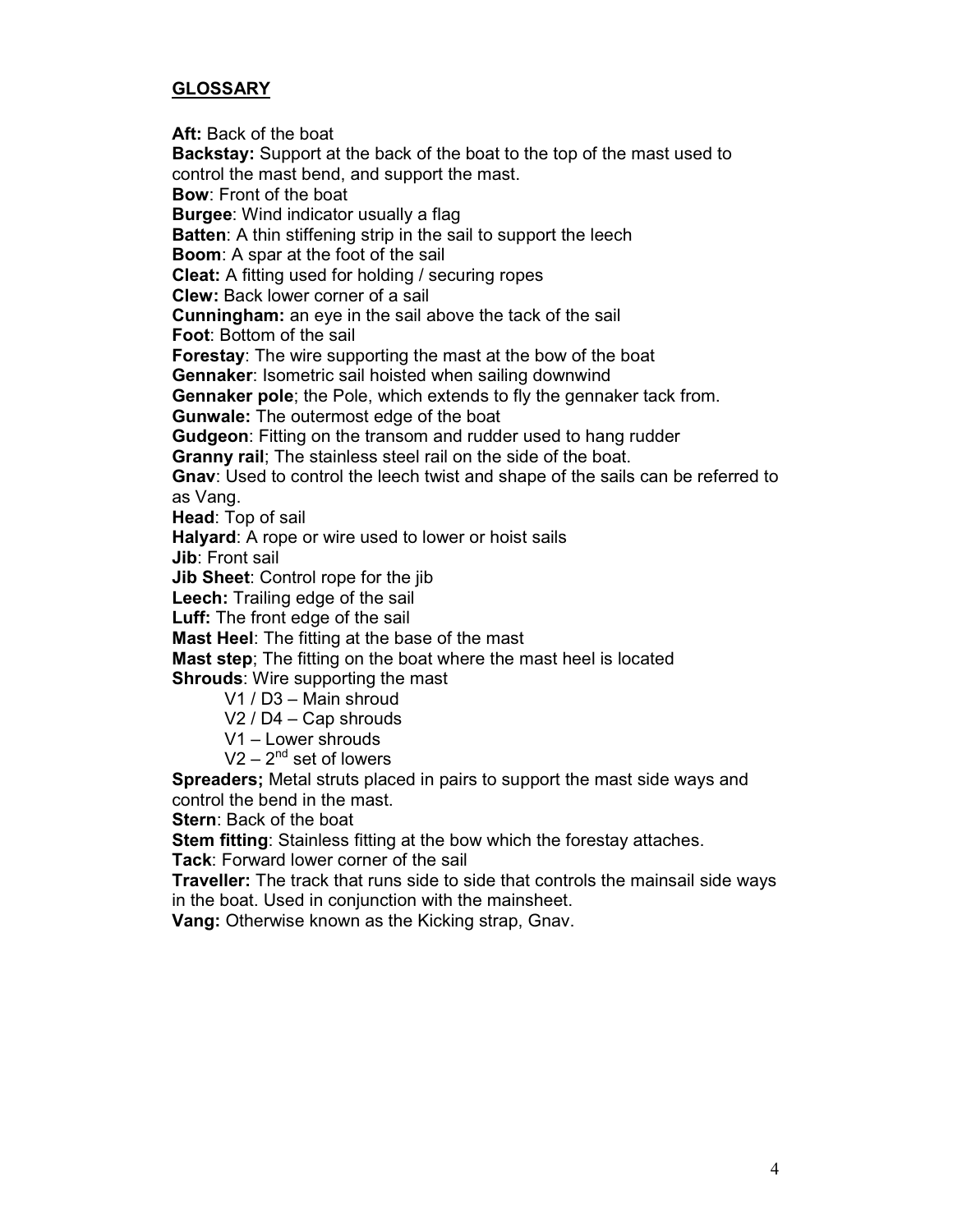#### **USEFUL BOAT TERMINOLOGY**

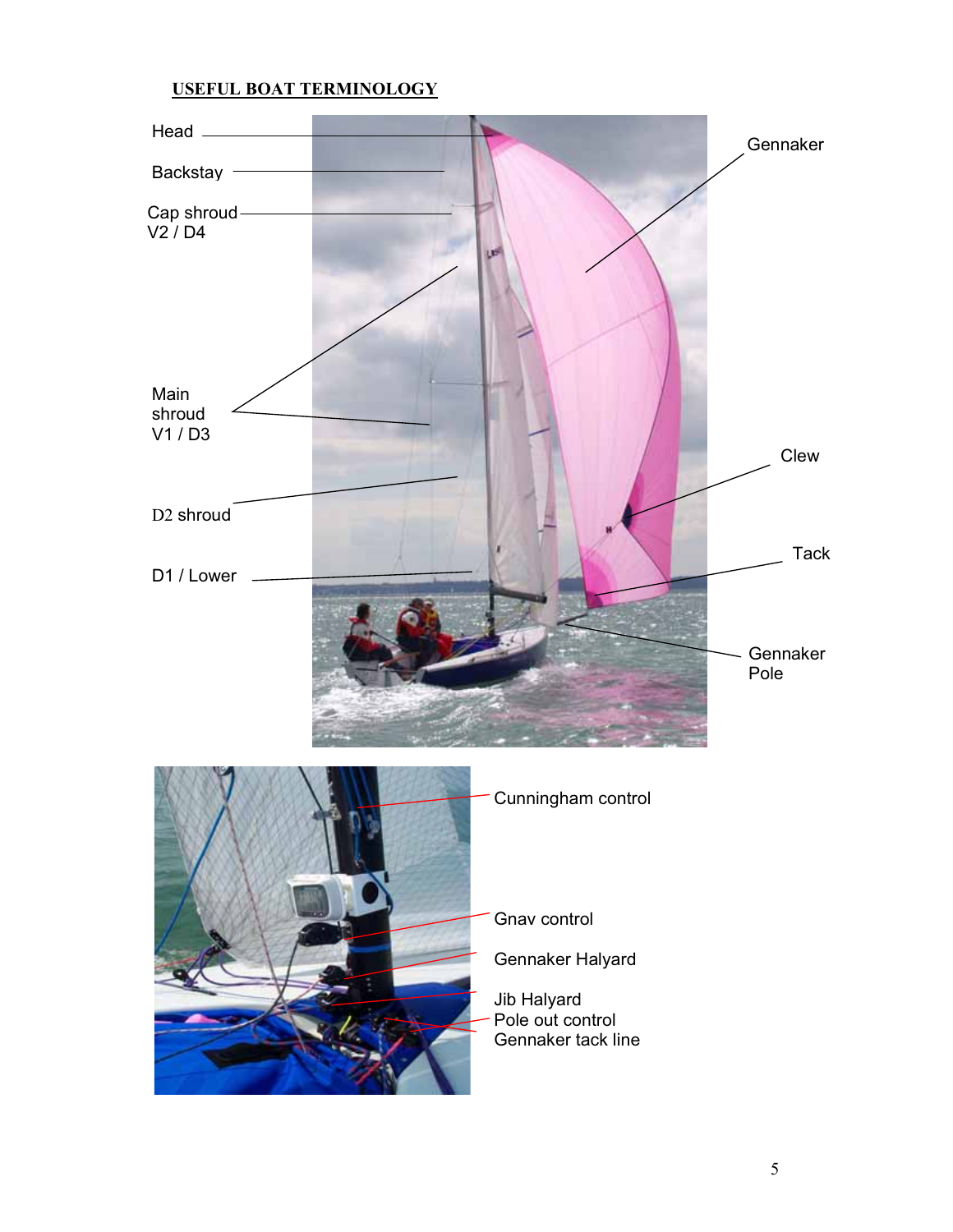#### **MAINTENANCE AND SERVICE**

- Keep the equipment clean by frequently flushing with fresh water. In corrosive atmospheres stainless parts may show discoloration around screw holes and rivets, this is not serious and can be removed with a fine abrasive.
- Excess water should be removed from the hull.
- Ropes, rigging and fittings should be checked at regular intervals for wear and tear**, including the keel winch gear.**
- All moving parts should be lightly lubricated to avoid jamming, i.e., McLube, Dry Teflon or a dry silicone based spray.
- Inspect shackles, pins and fittings tape up to stop snagging, coming undone.
- When refastening screws do not re use Nilock nuts more than three times.
- Do not leave heavy loads on the blocks when not in use as this can distort the bearings.
- Seals on the main hatch and small hatch covers should checked regularly and replaced if damaged.
- Damaged or worn parts should be replaced.
- Trailers should be rinsed with fresh water and checked at regular intervals. It is recommended that the trailer be serviced annually.
- Gel coat damage should be repaired as soon as possible. Gel coat specifications and repair kits available from Laser Direct.
- UV light will cause fading to some components and fittings, a cover is recommended to reduce the UV degradation.
- **DO NOT LEAVE RUDDER BLADES AND TILLERS IN WET FOIL BAGS AS BLISTERING OF THE GEL COAT SURFACE CAN OCCUR**
- Regular checks to ensure that the bottom gudgeon bolts are tight is recommended as the loads through this fitting are high.
- Regular checks on the hatch handles should take place to ensure that the screw in the handle does not work loose and cause the hatch handle to become jammed.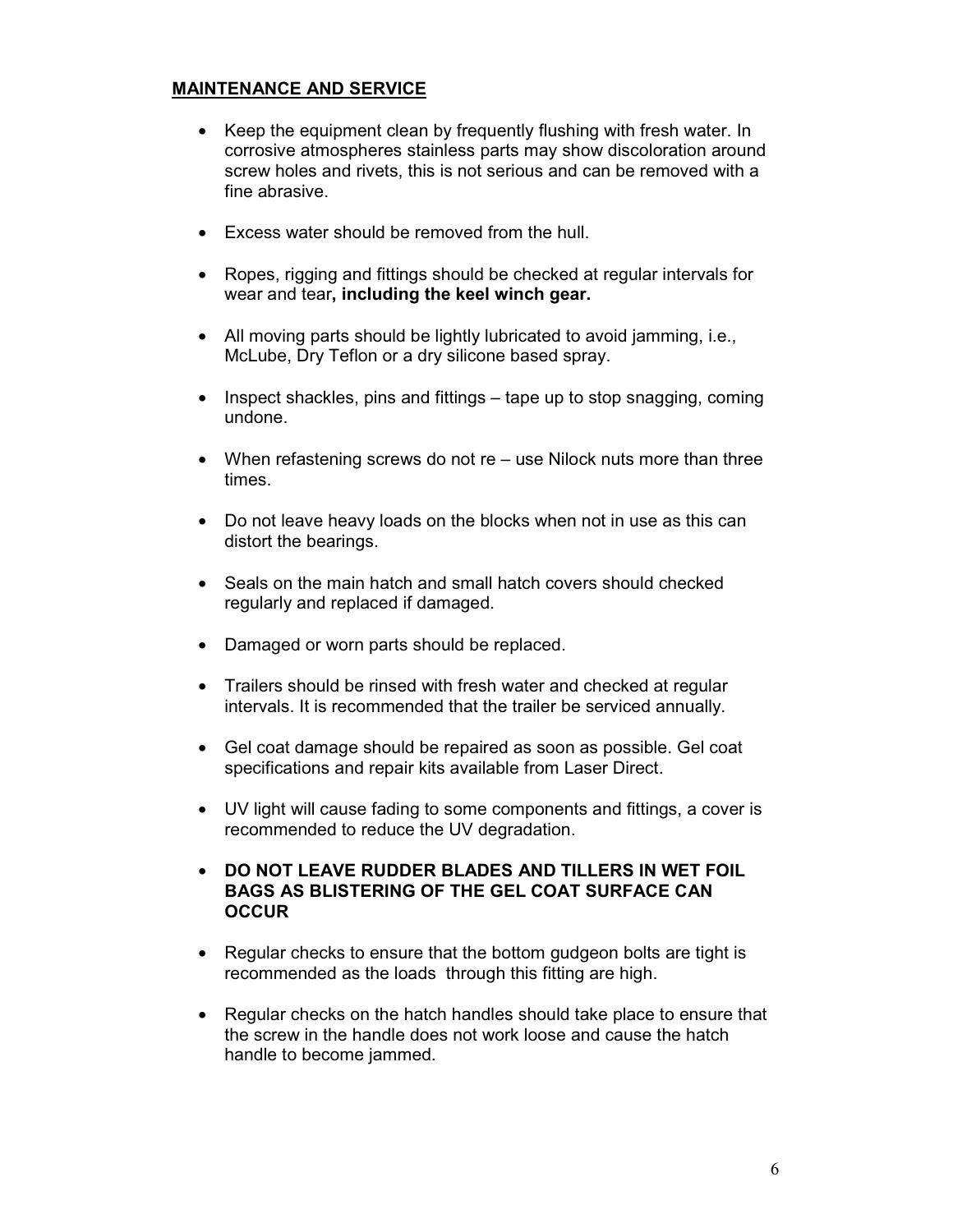#### Warning - Keeping your Laser product on a mooring

It is well publicised that Glass reinforced Plastic (GRP) boat hulls are susceptible to Osmosis and Wicking, if stored on a mooring for prolonged periods without a protective barrier in addition to the gel coat. Similar conditions can be created when a hull is placed in a transport cover when it is wet and the cover is not removed at the end of the journey. This is a particular risk in hot and humid conditions.

If you plan to moor your boat on a mooring for more than 2 weeks, we recommend an osmosis barrier coat.

#### **SAIL NUMBER POSITIONING**

- 1. Lay the sail on a flat surface starboard side up.
- 2. Position the  $1<sup>st</sup>$  number (3) 150mm in from the leech and 60mm below the draft line.
- 3. The numbers should run parallel to the draft line.
- 4. Numbers should be 60mm apart.

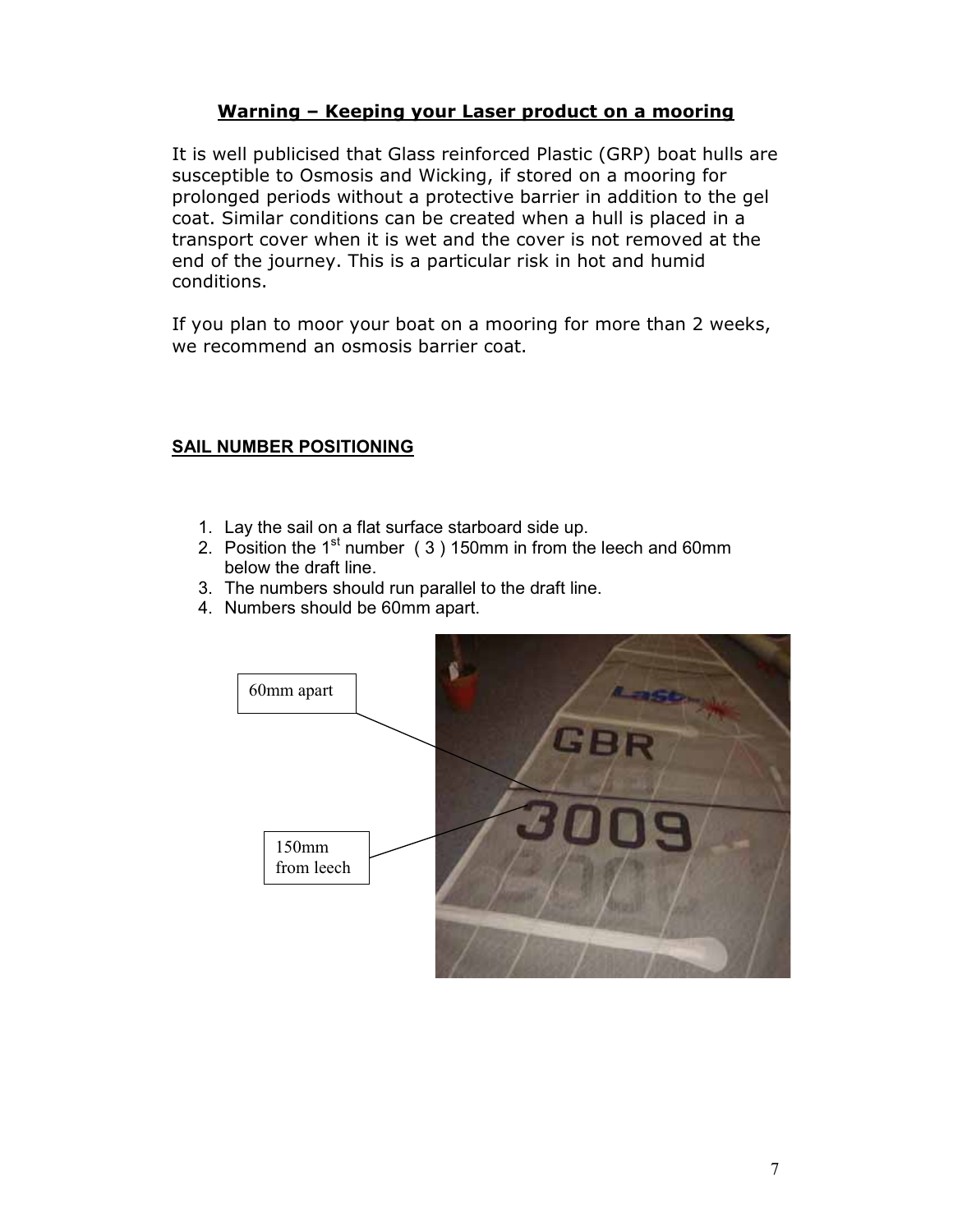- 5. Turn over the sail
- 6. Position the GBR starting with the R 180mm from the leech
- 7. The GBR is 60mm above the draft line.
- 8. The letters are 60mm apart.
- 9. Position the sail nos 60mm underneath and parallel to the numbers on the opposite side.
- 10. The numbers should be put on so that they are in line with the numbers on the opposite side of the sail.



- 11. This will be approx 200mm from the leech.
- 12. The starboard side GBR should be positioned 60mm above the port side letters and parallel to them.
- 13. The letters should sit above the port side letters starting with the G
- 14. The gap between the letters is 60mm.

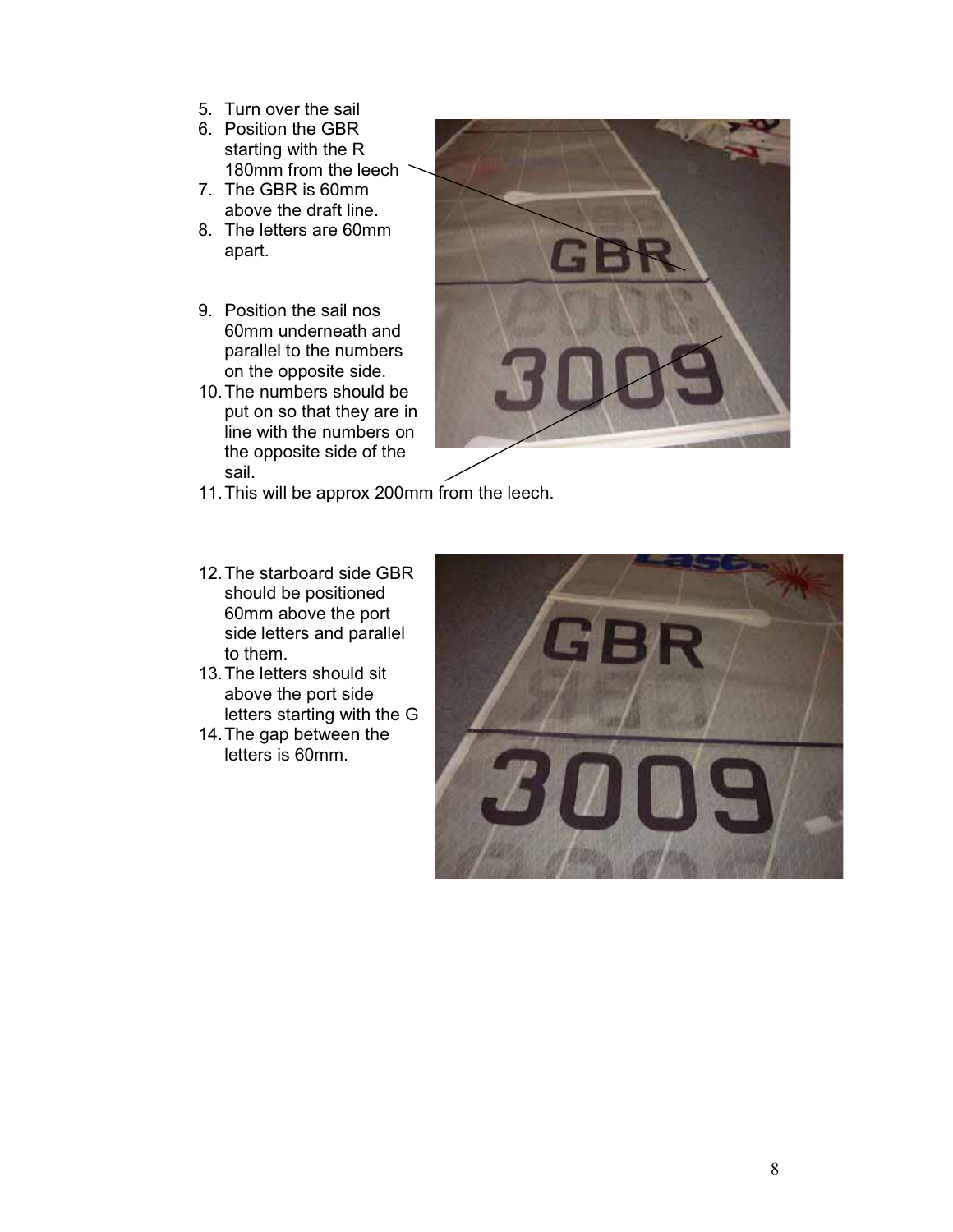

**D shrouds are diagonals, V shrouds are verticals V1 / D3 is a continous length, V2 / D4 is a continous length.**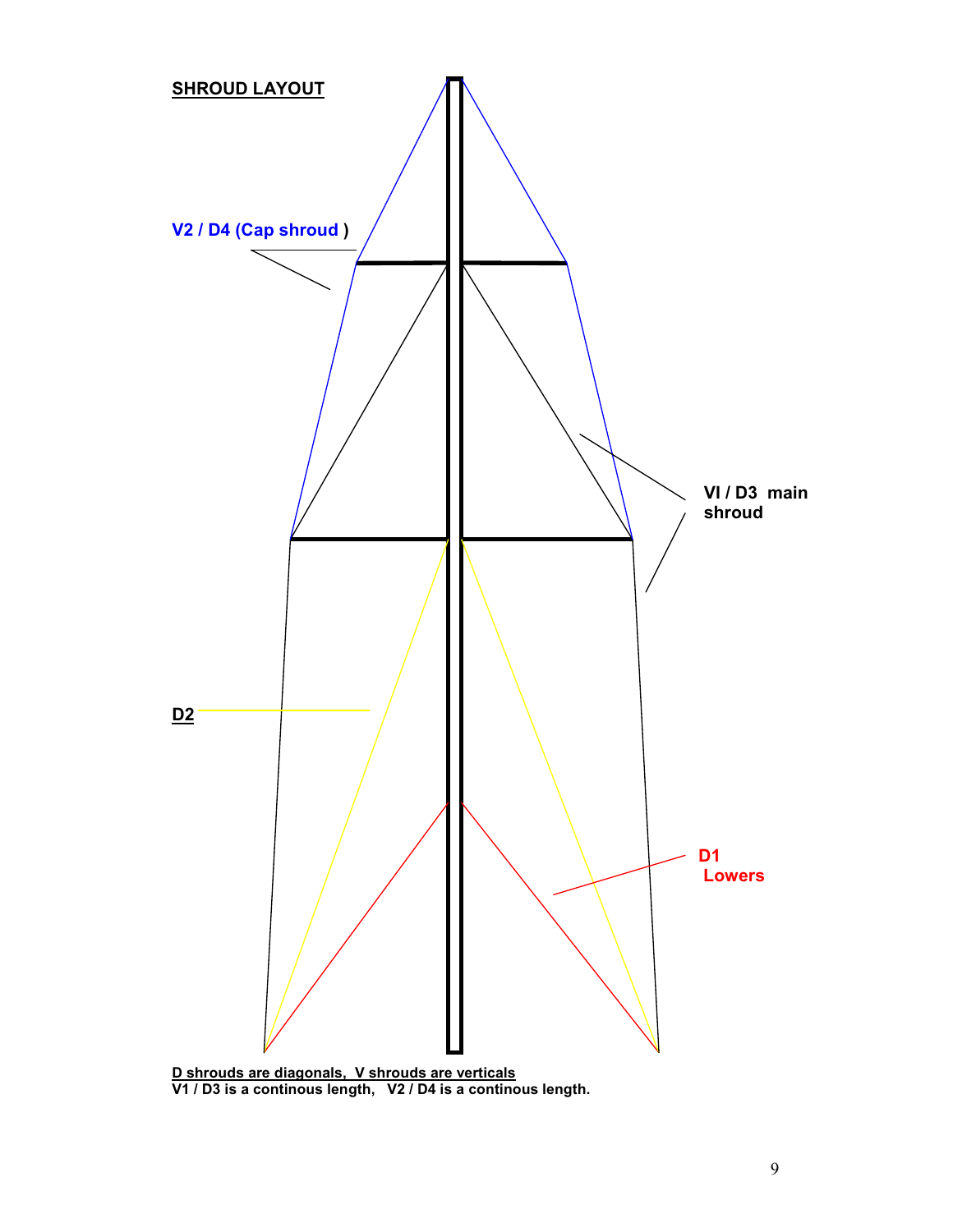#### **ASSEMBLY OF THE MAST**

- 1. The mast will be supplied flat packed and will require some tools to assemble:
	- Phillips screw driver
	- Small adjustable spanner x 2 ( or mole grips ) Care required if using mole grips as these can mark the fittings)
	- Electrician / small screwdriver
	- Tape measure 5 meters
	- Rig tension gauge (recommended)
	- Plastic tape
- 2. The halyards will all be in position on the mast and will just require unwrapping.



3. The shrouds, forestay and backstay are supplied in a separate bag.



- 4. The 2 sets of spreaders and the backstay whip are taped to the mast.
- 5. The backstay whip has 3 pre-drilled holes and is attached to the crane at the top of the mast. The screws are supplied in the crane.

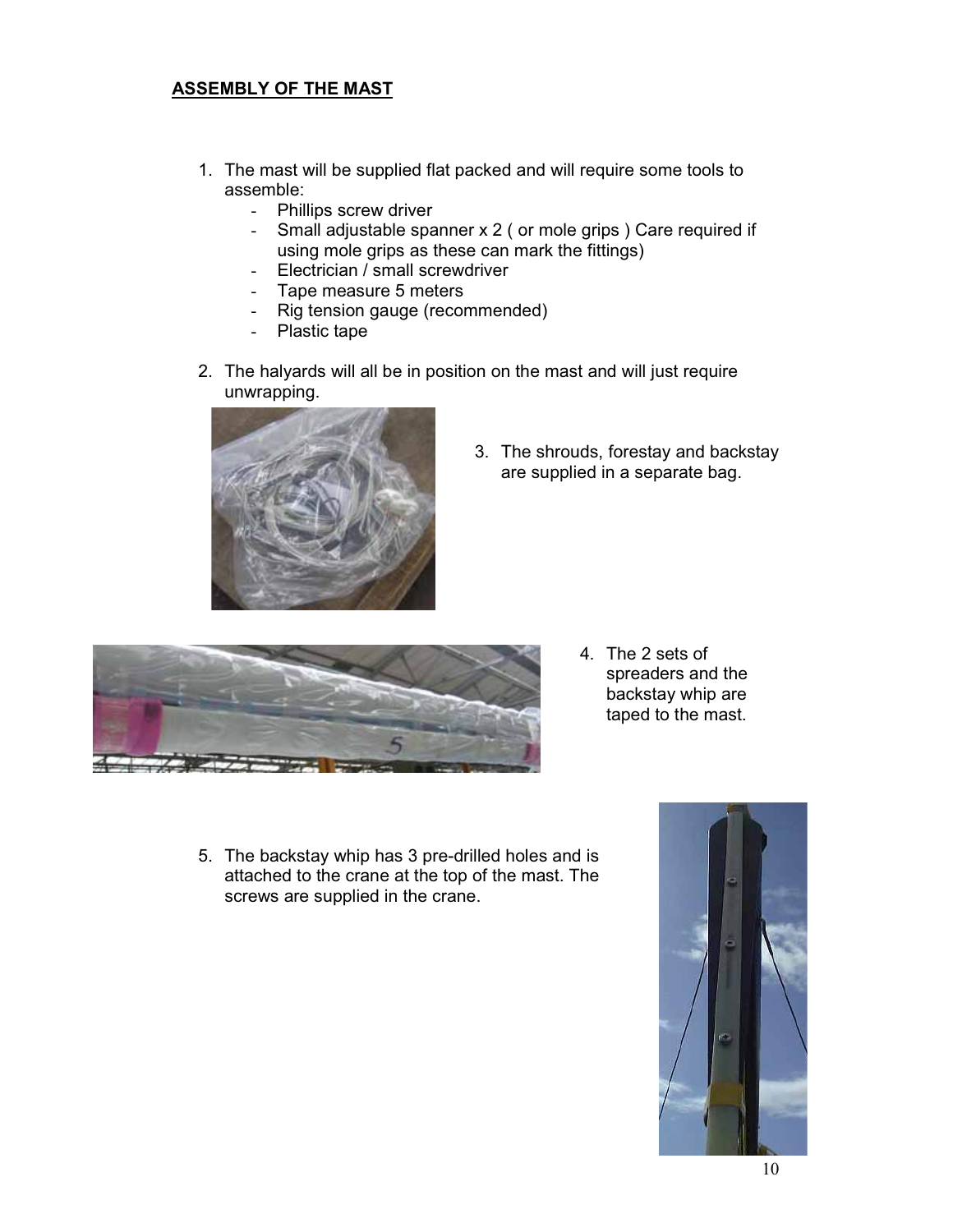

6. The spreader is fixed with no adjustment. They are marked port and starboard and simply attached with two clevis pins and rings. Ensure that these are taped up.

6. Measure the V2 / D4 ( Cap shrouds ) and adjust the bottle screw to give a distance of 4440mm from the bearing surface of the pin to the bearing surface of the T terminal on this shroud. This measurement may vary slightly and is a starting guide, the objective is to achieve 4" prebend.



7. Fit the V2 / D4 ( Caps)shrouds and the V1 / D3 ( main shrouds) to the T terminals first and then to the spreaders. The Ferrules on the main shrouds are located as shown. Locate the Main shrouds into the spreader end by removing the clevis pin and slotting into position. The clevis pin then fits to the bottle screw on the Cap shroud.

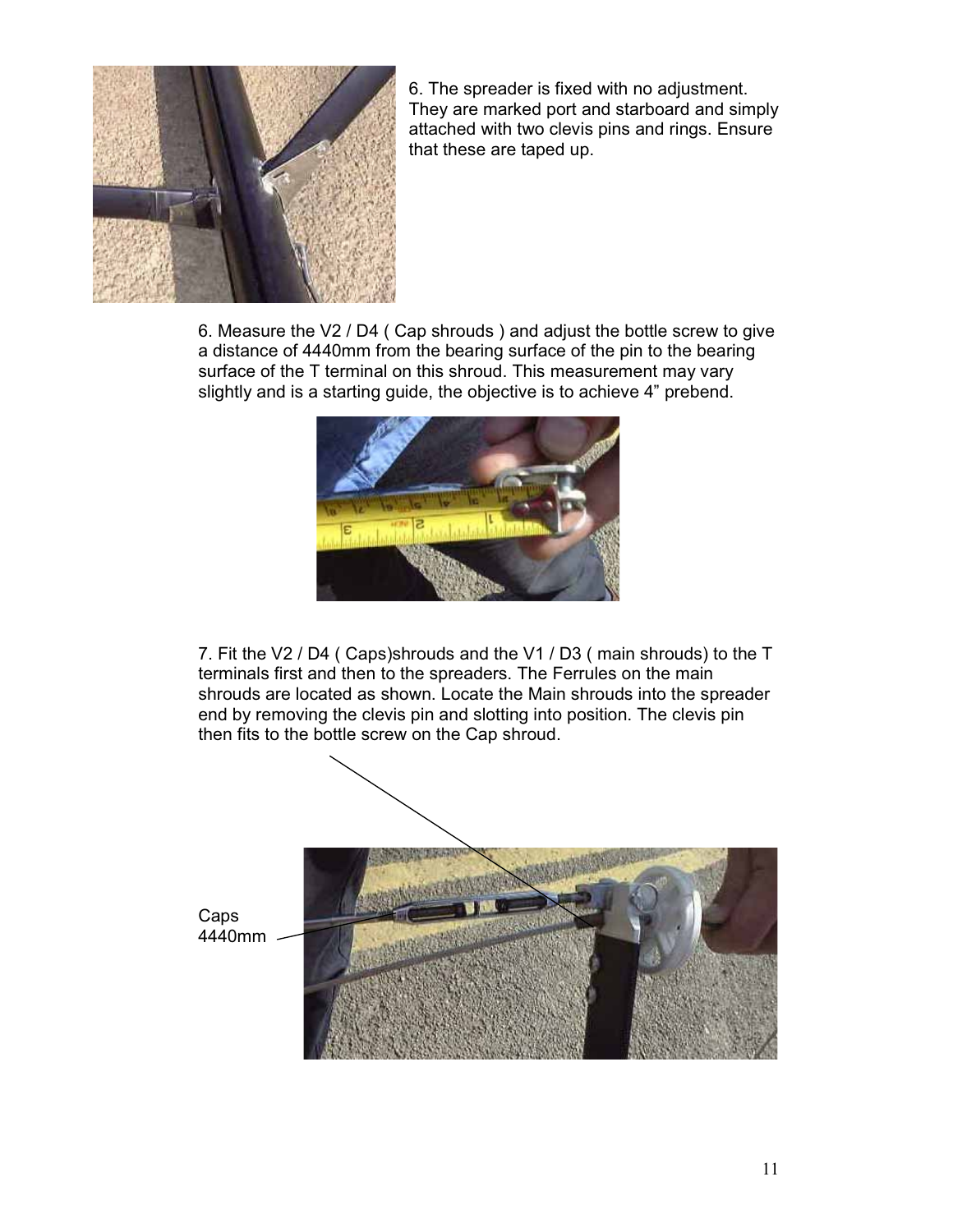8. Tape up the main shroud as shown. This holds the feral in position whilst fully taping the end of the spreader assembly. 9. **Tape** bottle screw.



10. V1 / D3 shrouds - Adjust the bottle screws so that they are the same length and showing approx 20mm of thread. (loose, this will be set up once the rig is raised and tensioned)

11. Fit the D2 and the D1shrouds and repeat getting the lengths equal.



12. Ensure that all pins and rings are taped up.



13. Insert all the rubber grommets with a small screwdriver easing in the grommets.

14. Ensure that the Gennaker halyard is through eye on the elastic and that ALL the halyards are pulled the the bottom of the mast. CHECK that they all have stop knots in them  $1<sup>st</sup>$ .

The mast is now ready for stepping.

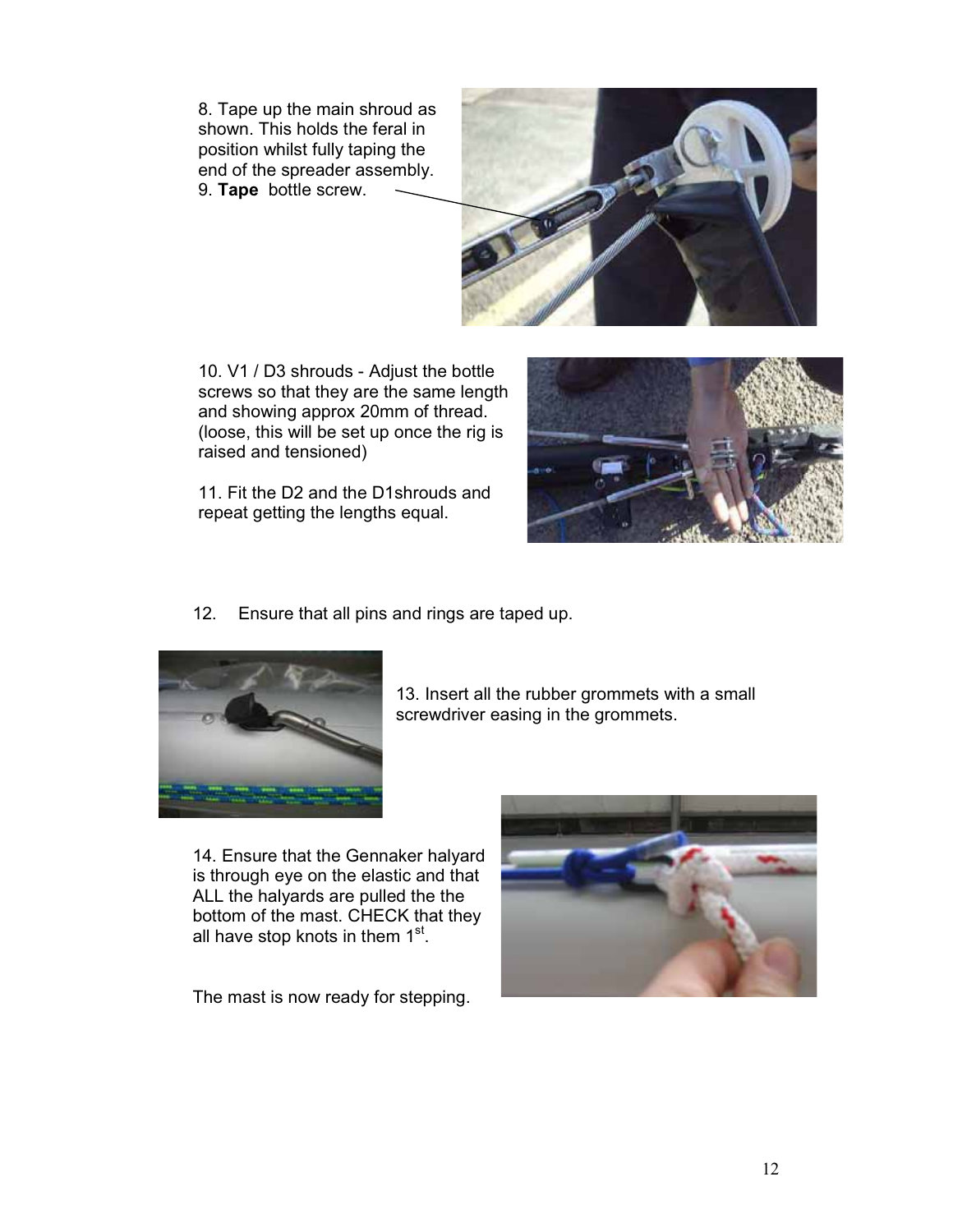#### **RAISING THE MAST**

- 1. The rig in transit position. The mast support is positioned at the granny rails. This will be moved to the back of the boat when raising the mast.
- 2. The trailer should be chocked or lower the rear supports before assembly of the mast.



- 3. The mast and cradle are moved aft. The mast cradle should be positioned at the back of the boat as shown, and then the mast is moved aft to position the mast heel to the step.
- 4. The mast should always be positioned on the **port**  side of the keel.







5. The mast step bolt should then be tightened so that the Nylock on the nut is engaged.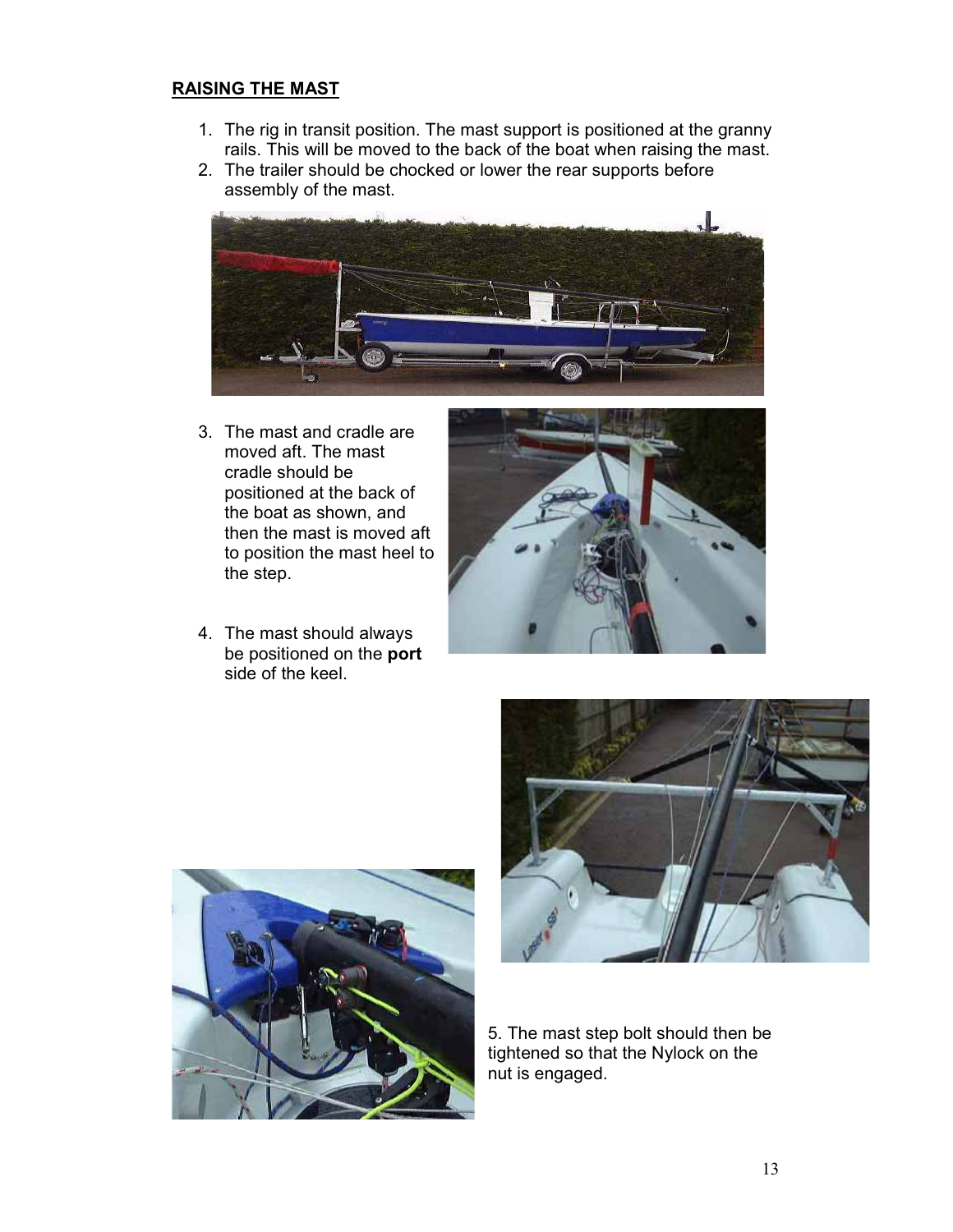6. Attach the shrouds and D2 shrouds. The lowers should remain off at this stage.

7. Ensure that all the shrouds are in their terminals.



8. Tie a bowline in the jib halyard. 9. Pull out the winch hook

until the hook is reaching the middle of the granny rails.

10. Attach the hook to the jib halyard.



11. Pull in the slack on the jib halyard.



#### **12. Tie the jib hayard to the lift post with a bowline and ensure that it is secure.**

14. Check the rigging is clear of obstructions and that the jib halyard is not rapped around anything.



15. The Winch strap must be positioned on the starboard side of the gennaker pole.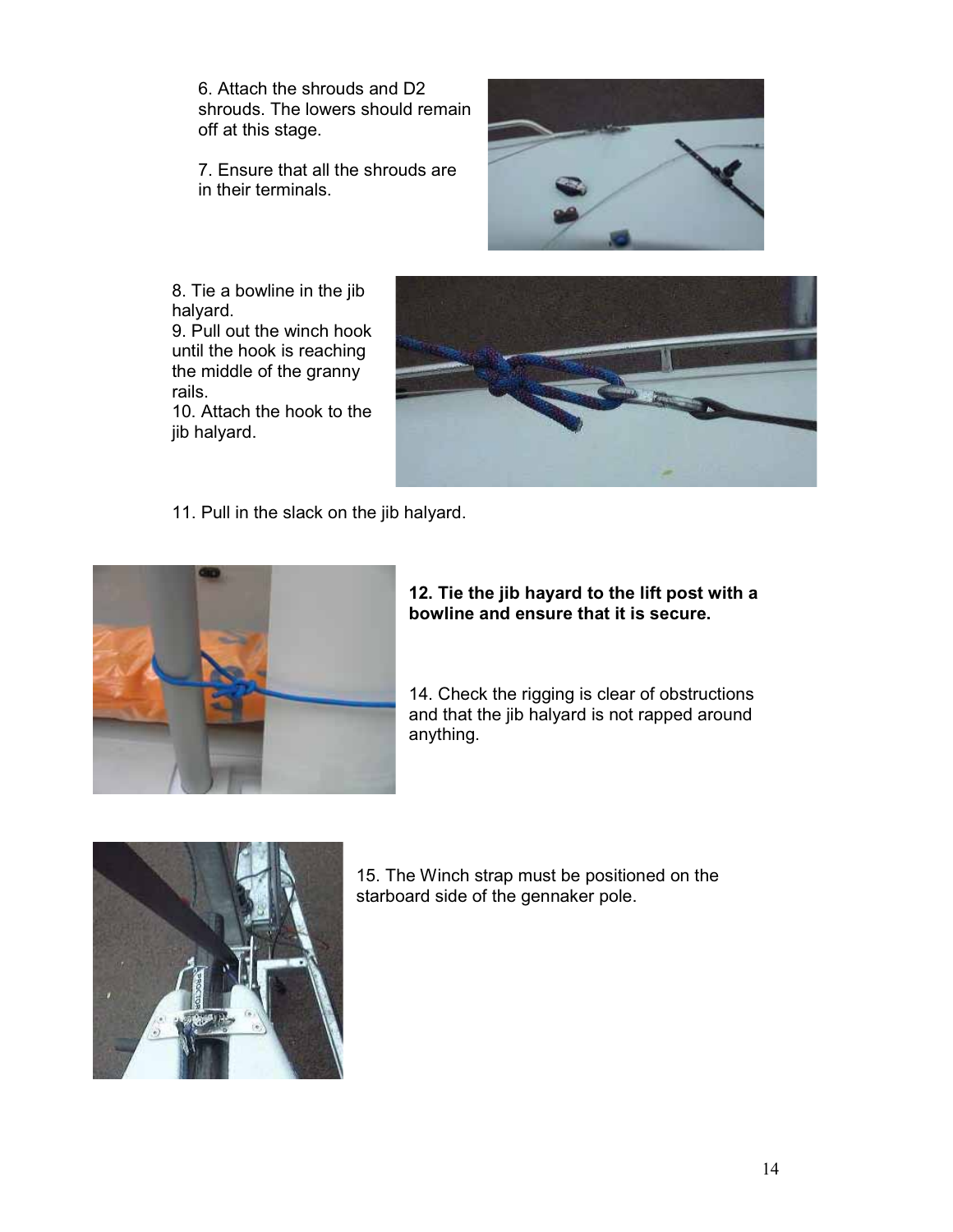16. One person is to operate the winch whilst a second person lifts the mast from the cradle and walks up the boat whilst the winch is reeled in. 17. A third person can assist in the operation by using the gennaker halyard to assist the mast erection.



18. With the mast in the upright position – take the gennaker halyard and secure it to the trailer. Cleat off the gennaker halyard at the mast. This is purely as a safety line whilst attaching the forestay.





19. Using the winch SLOWLEY wind the rig forward to engage the forestay clevis pin. Attach the ring to the pin and then release the winch. DO NOT OVERWIND THE WINCH.

 PLEASE NOTE; The first time the rig is assembled the bottle screws will be in their extended position prior to setting up the rig. Subsequently to the set up of the rig, the bottle screws can be left set in position and this method of raising the mast will enable the rigs settings to remain.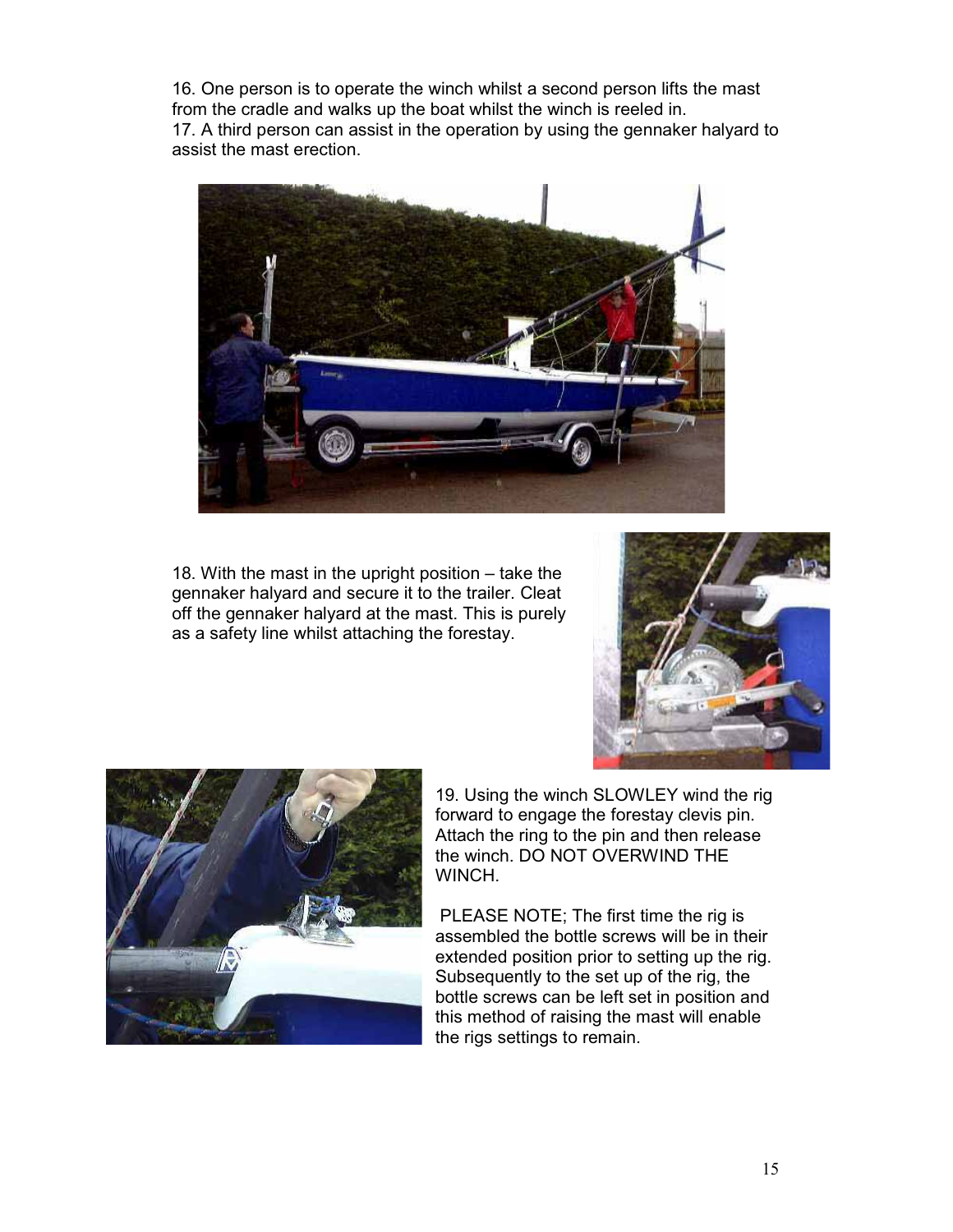#### **SETTING UP THE MAST**

**The objective is to set the mast up to have the correct amount of mast bend** and tension in the shrouds. The forestay is a fixed length and is controlled by the class rules, so mast rake is pre set. You are looking for an even bend for and aft and straight side-toside.





The tension in the V1 / D3 shrouds and the D2 shrouds control the mast bend, as the spreaders are factory set. Adjustment of the tension on the shrouds is done via the bottle screws. To tighten and loosen you will require an adjustable spanner to hold the swage at the top of the bottle screw and insert a screwdriver to turn the bottle screw body in the required direction. When adjusting the bottle screws it is a good idea to keep a record of the number of turns so as to keep the shrouds the same length.

The D1 shrouds are left detached in the initial stages of the set up.



Rig Tension settings;

V1 / D3 Main shroud = 270kg ( 37.5 on a Loos PT1 metric gauge )

D2 Shroud = 213kg ( 34 on Loos gauge )

**Tensions may vary to achieve the correct mast bend.**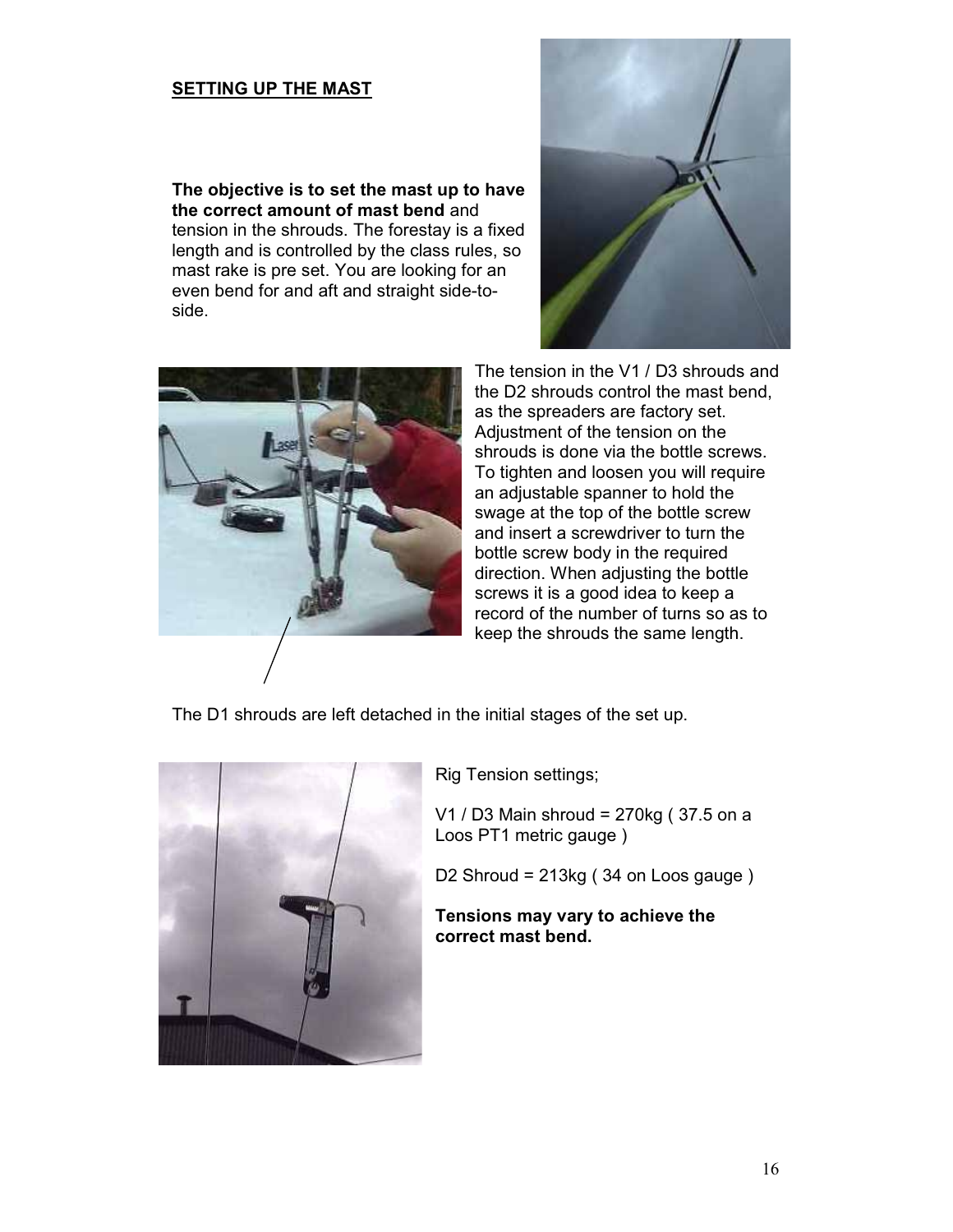

The mast bend should be approx 4" at the main spreaders.

By pulling the main halyard tight and holding the halyard to the aft face of the mast above the gooseneck will give you a good guide.

The halyard will be  $4\frac{1}{2} - 5$ " at spreader height – this is allowing for the sheave at the top holding the halyard away.

The mast section depth is 4" and is a useful guide comparison.

The lowers D1 shrouds can now be attached and should be just slack.



Tape up the bottle screws to stop them unwinding.

The backstay control can be used to induce more mast bend if required to flatten the sail.

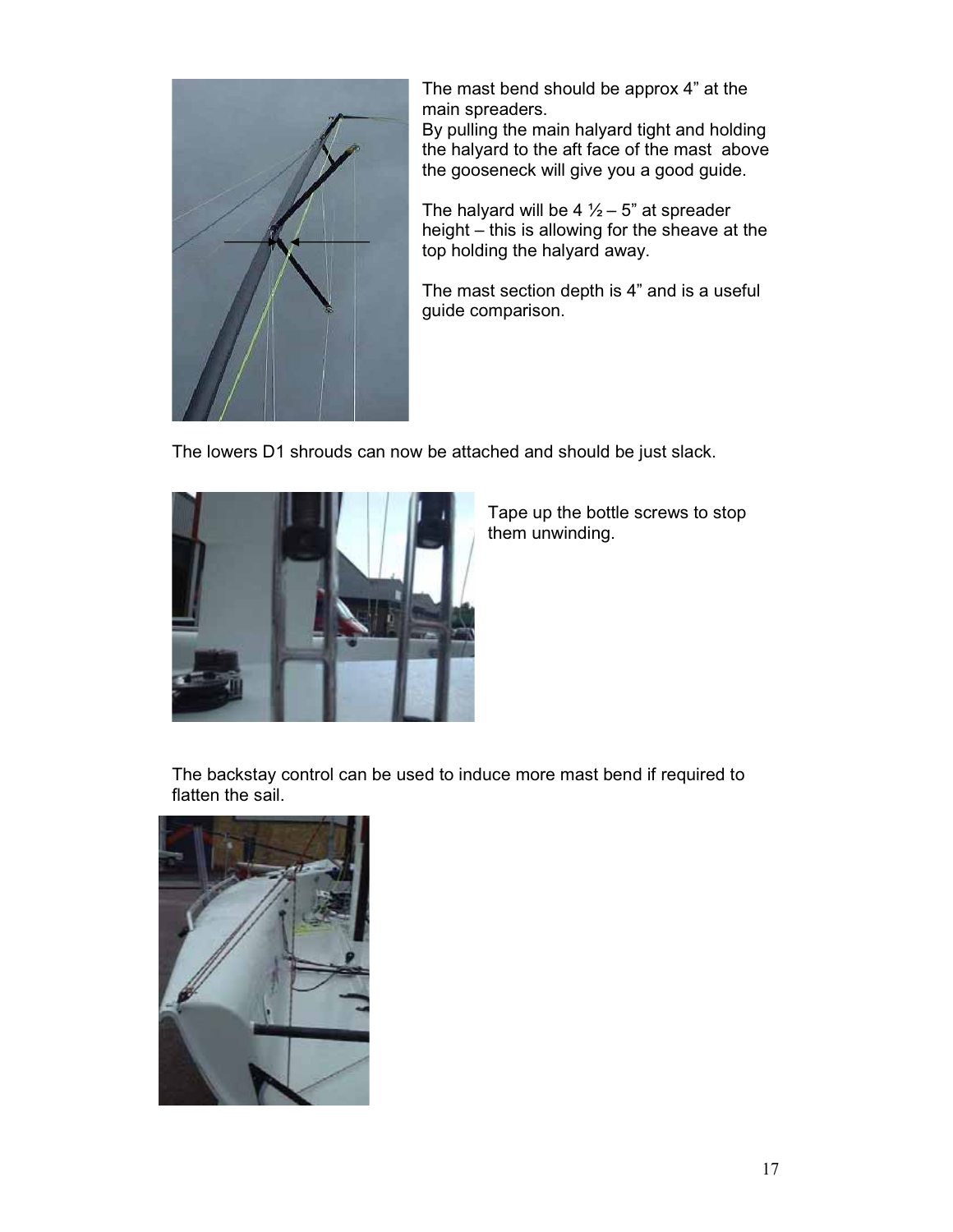#### **VANG SET UP**

- 1. Attach boom to mast.
- 2. Attach the Gnav bar to the mast.

3. Attach Gnav to the boom.





4. The Gnav tackle ( supplied with Gnav bar ) should be attached by taking the only free end of the black / green fleck rope and feeding this thru the sheave on the top of the boom.



5. Feed this rope thru the pulley on the aft face of the mast and then to the top spinlock cleat.



6. Attach the pulley and shackle on the black / green rope to the lower D ring / webbing on the mast.

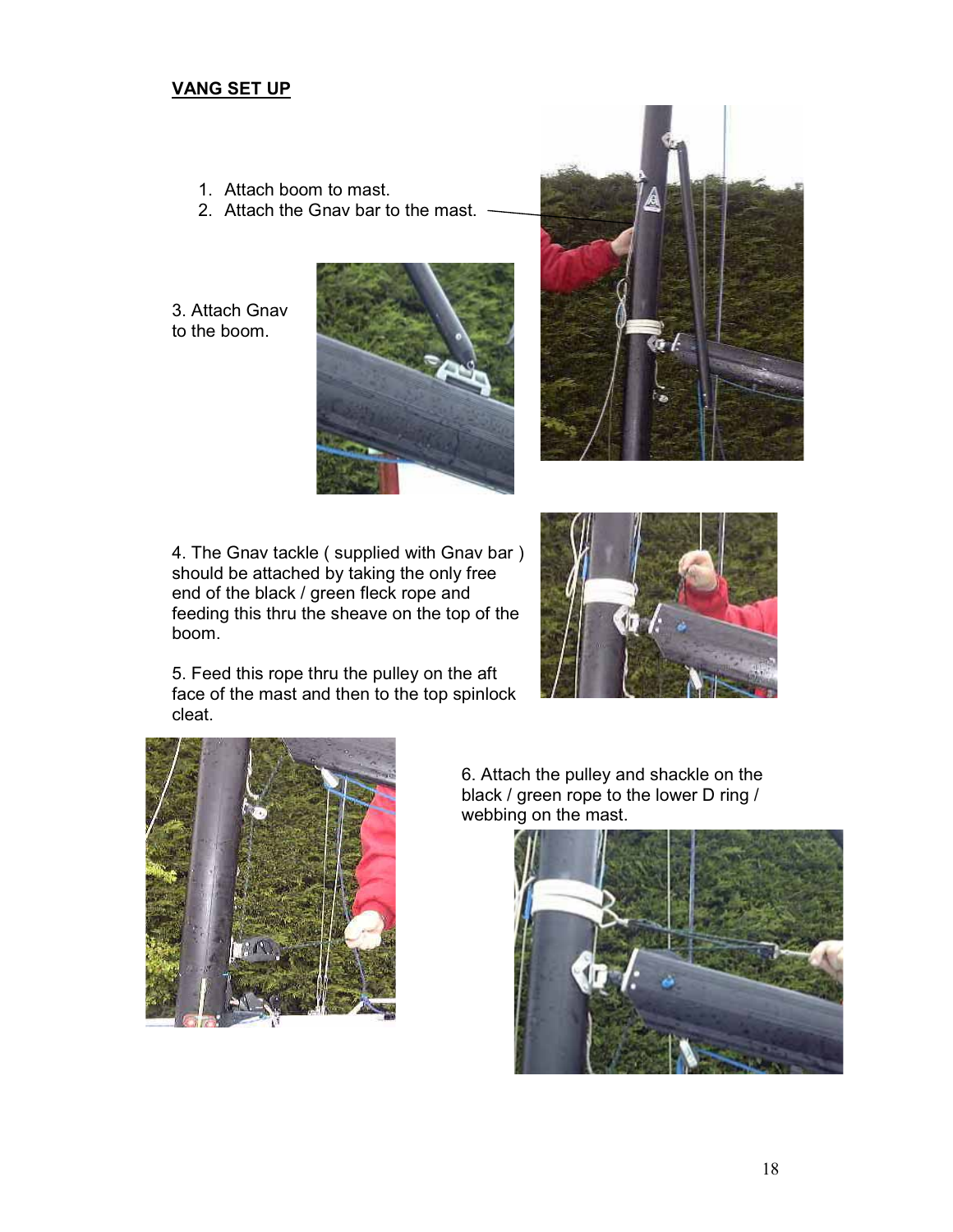7. Attach the large pulley and shackle to the Gnav car on the boom.





8. Attach the last pulley and shackle to the uppermost D ring and webbing on the mast

Vang assembled

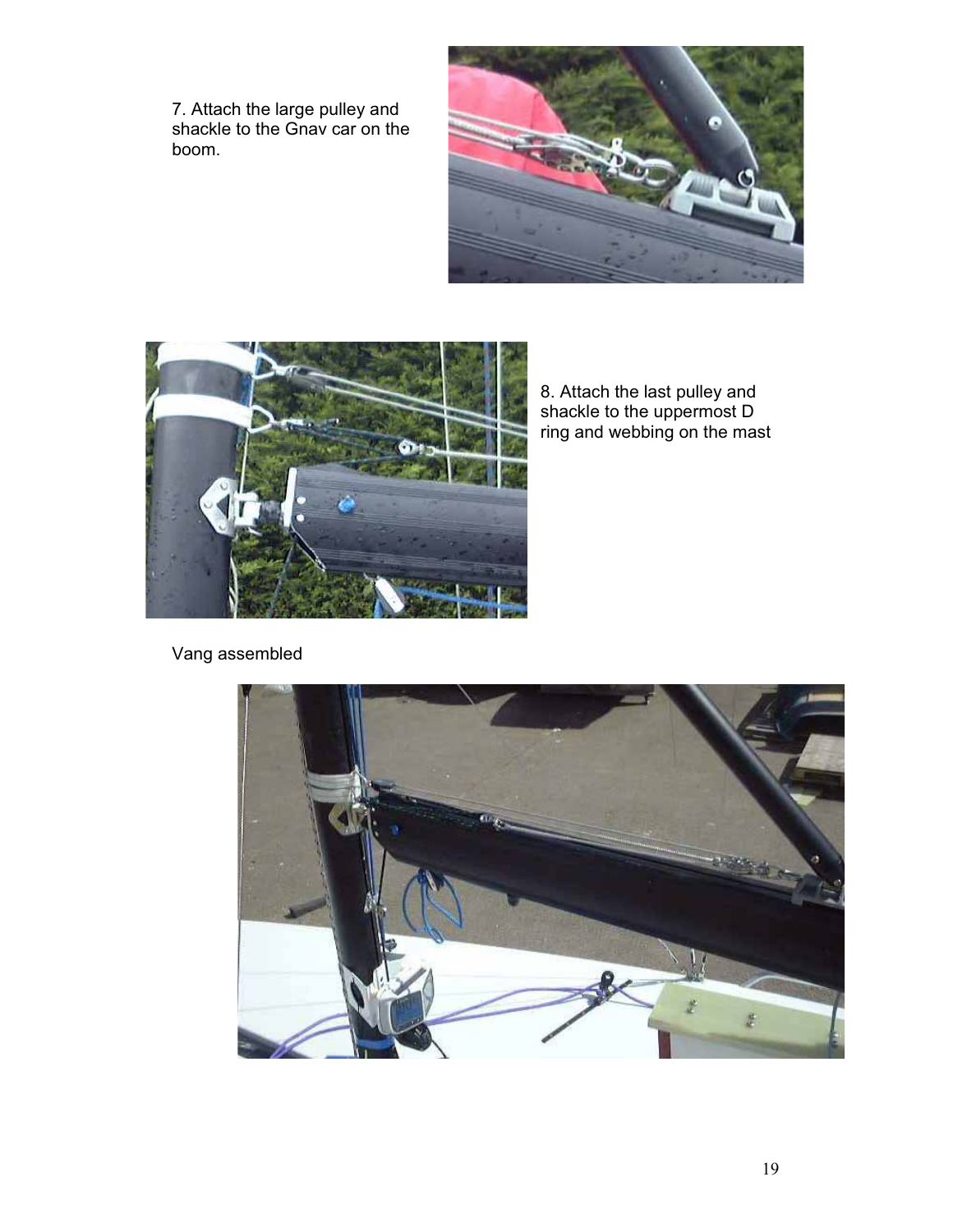#### **GENNAKER BAG**

- 1. **Ensure that the hatch is in the closed position before sailing**
- 2. Hatch shows the handle in the closed position



3. Insert the tube on the gennaker bag onto the bobble first





- 4. Insert the starboard end and secure the elastic to the clip
- 5. Secure hook on the front of the bag to the clip on the boat

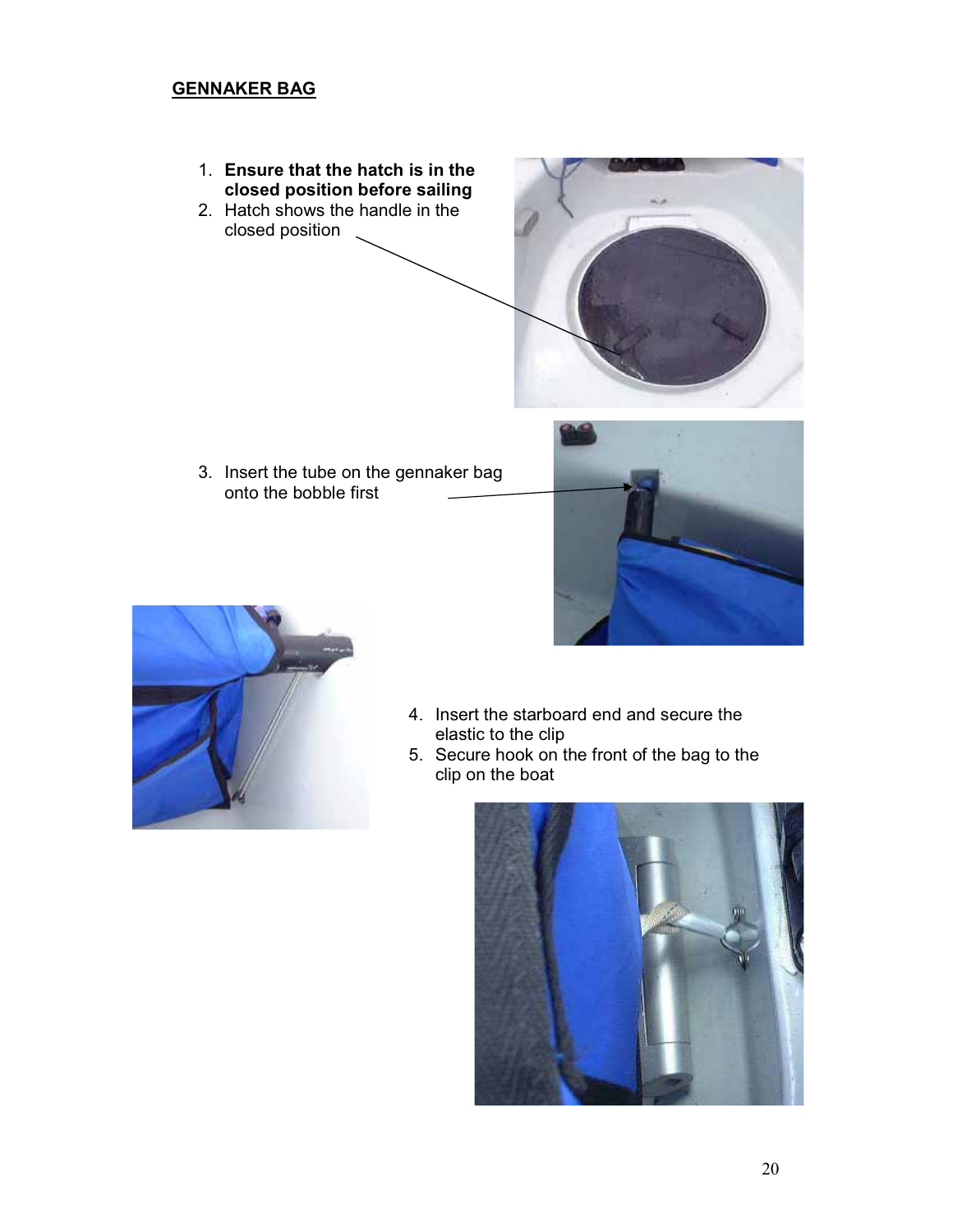#### **JIB SHEET AND CUNNINGHAM SET UP**

- 1. The jib sheets are a continuous system.
- 2. Shackle the two blocks to the jib clew.
- 3. Dead end one end of the jib sheet through the spring and shackle at the base of the jib car pulley.
- 4. Feed the other end of the jib sheet up thru the block on the jib tack and then back thru the block on the track.
- 5. The sheet is then led back to the ratchet block on the deck.





- 6. The sheet is then led across the boat and led thru the ratchet block,
- 7. Thru the jib car block
- 8. to the jib block and back to the jib car block where it is secured with a dead end knot.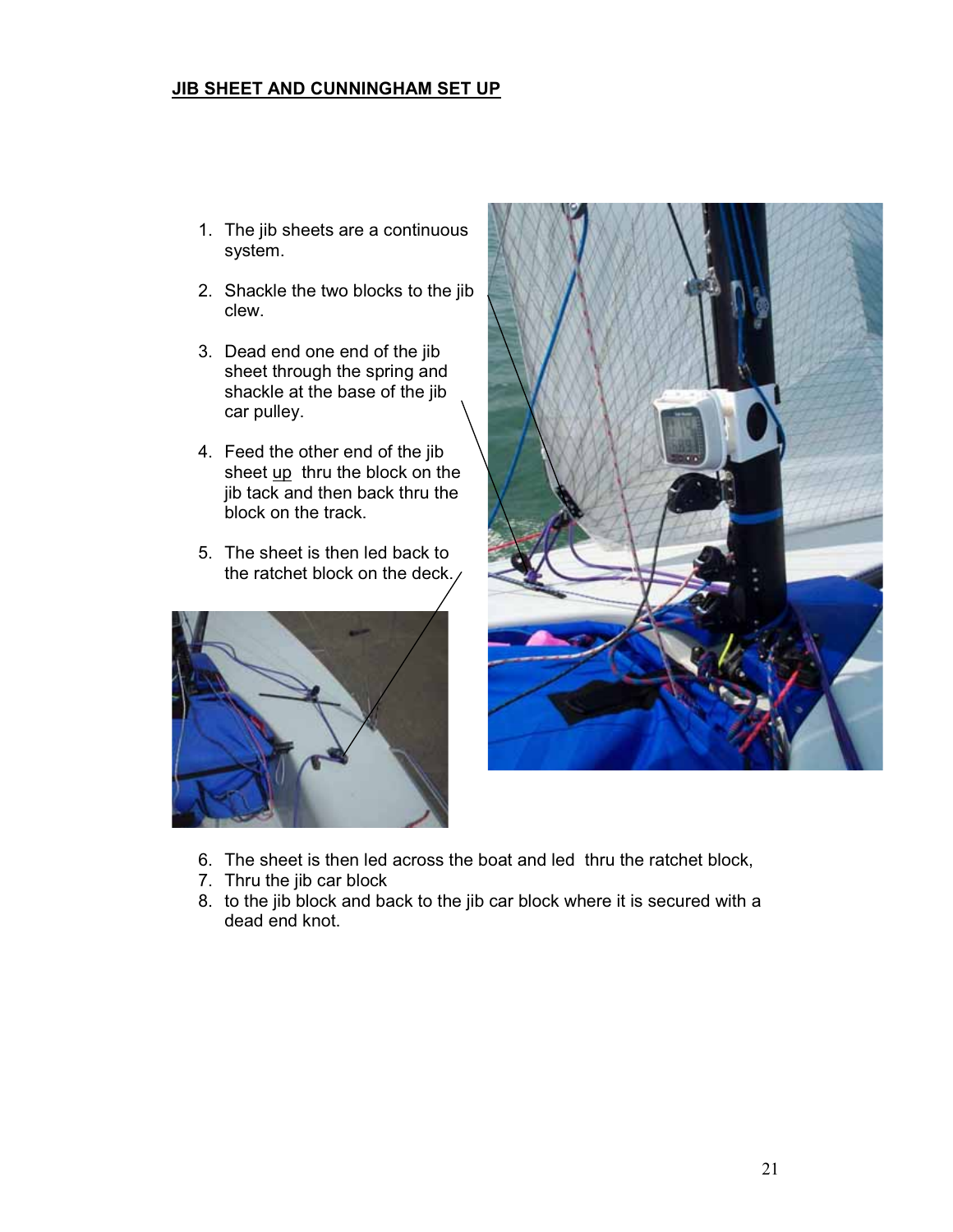#### **JIB CUNNINGHAM**

1. The jib Cunningham is controlled from the cleat at the side of the mast on the port side. This is a useful control if used in conjunction with the jib halyard to raise and lower the jib on the forestay and fine tune the sheeting angle





- 2. The jib Cunningham is led from the port side of the bow fitting to the eye at the tack of the jib.
- 3. Thru the tack eye and to the turning block on the starboard side of the bow fitting. This then goes back thru the tack eye and dead ends at the Becket on the port side block.

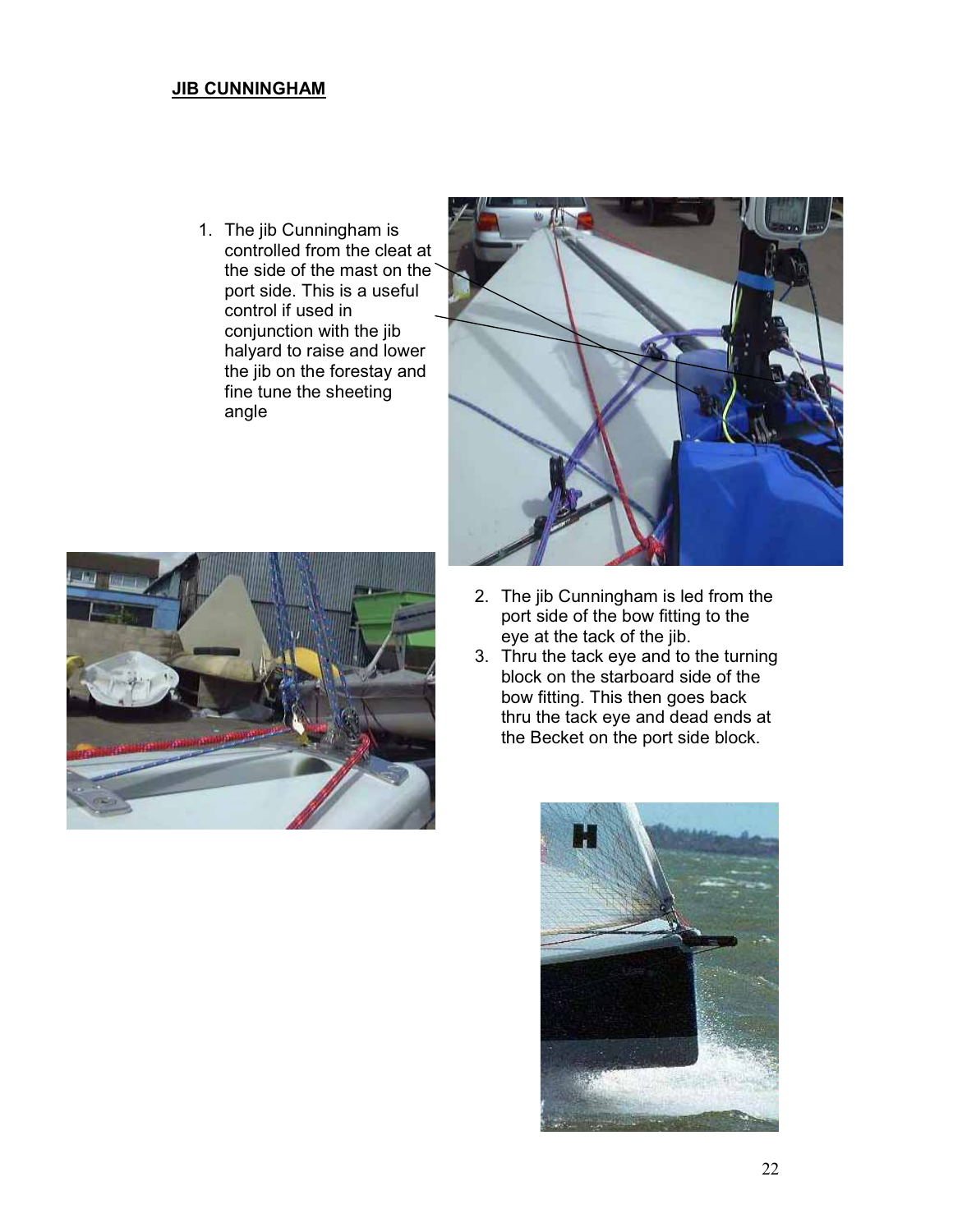#### **GENNAKER RIGGING**

- 1. The gennaker should be packed into the gennaker bag leaving the Head, Clew and tack patched corners showing out of the corner off the bag. This can be done with the bag in or out of the boat. When packing the gennaker take the head of the sail and work down the leech of the sail to avoid twists in the sail when packing.
- 2. The gennaker sheets, Tack line and halyard are all attached to the gennaker OVER the jib sheets.



- 3. The Gennaker sheets, halyard and tack line all run forwards and underneath the lower shrouds.
- 4. The Gennaker halyard should be check to ensure that it is not twisted in the other rigging.
- 5. The gennaker sheet is attached to the clew of the sail in the middle of the sheet. To do this take the two ends of the sheet and hold them together. Work down the sheet until you have the middle of the sheet and form a loop. Pass this loop thru the eye in the sail and then pass the two ends of the sheet thru the loop.
- 6. Take one end of the sheet. Pass it over the jib sheet and forward of the shroud plate ensuring that it is under the lower shroud. Run the sheet to the back ratchet block on the rail and pass it thru the block making sure that the arrow on the block corresponds to the direction of you feeding the sheet thru the block. The sheet is then led to the front block on the rail and left in the middle of the boat.
- 7. Take the other sheet and run it over the jib sheet around the forestay and above the gennaker pole and tack line. Feed it around to the back gennaker block at the back of the rail and then forwards to the centre block on the rail.
- 8. Tie the two ends of the gennaker sheet together.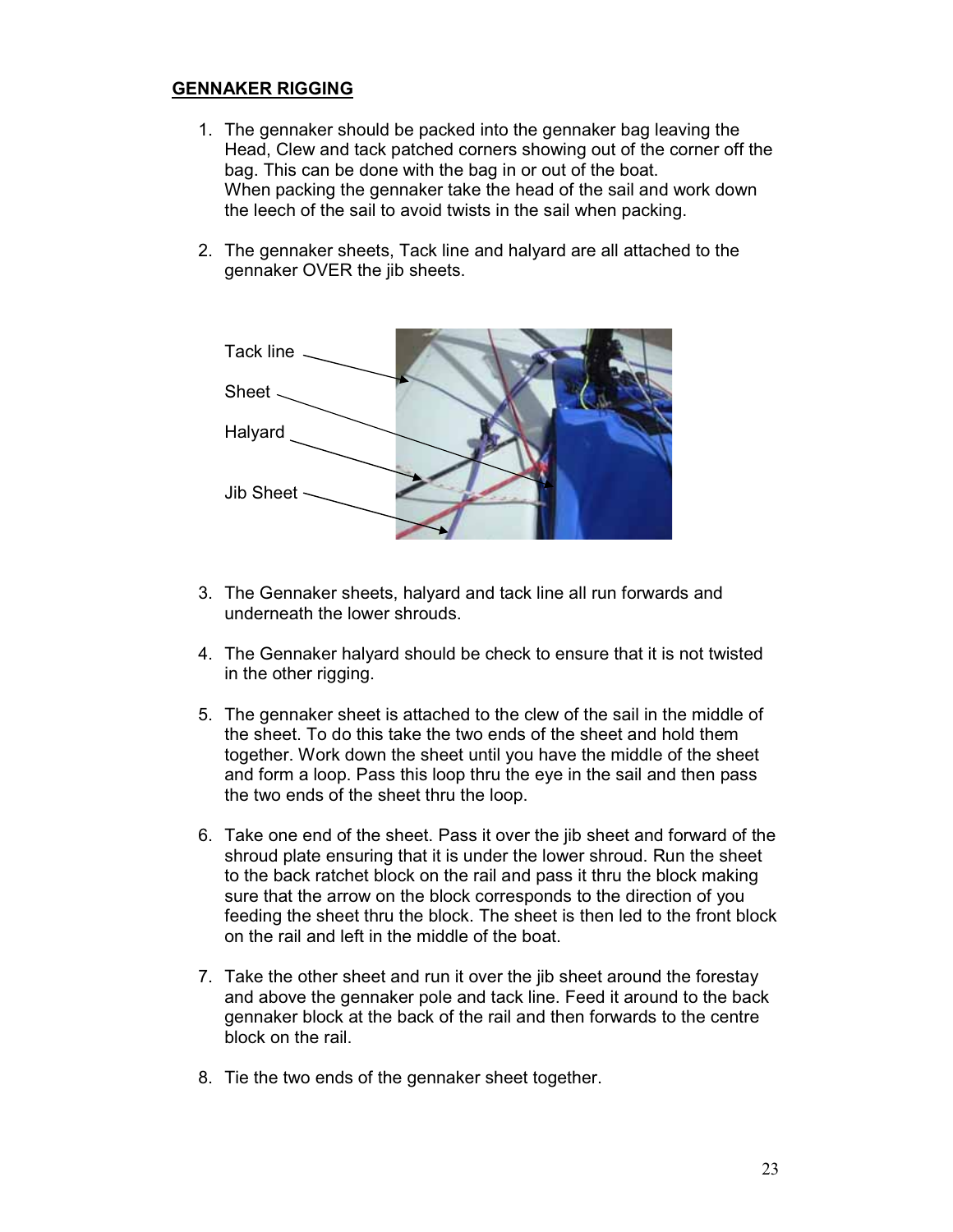#### **MAINSAIL & MAINSHEET SET UP**



- 1. The mainsheet is dead-ended at the rear block on the boom by tying a bowline thru the block.
- 2. The sheet is then led thru the aft block on the traveller and back up to the boom block.
- 3. Back down to the forward block on the traveller, back to the forward block on the boom and finally to the centre jammer cleat base.



- 4. The Mainsail is a loose-footed sail and is attached to the outboard end of the boom **before** the sail is hoisted.
- 5. The webbing loop simply slides over the end of the boom.
- 6. The outhaul is then attached by making a loop in the line, feeding the loop thru the eye in the sail and then passing the bobble thru the loop.

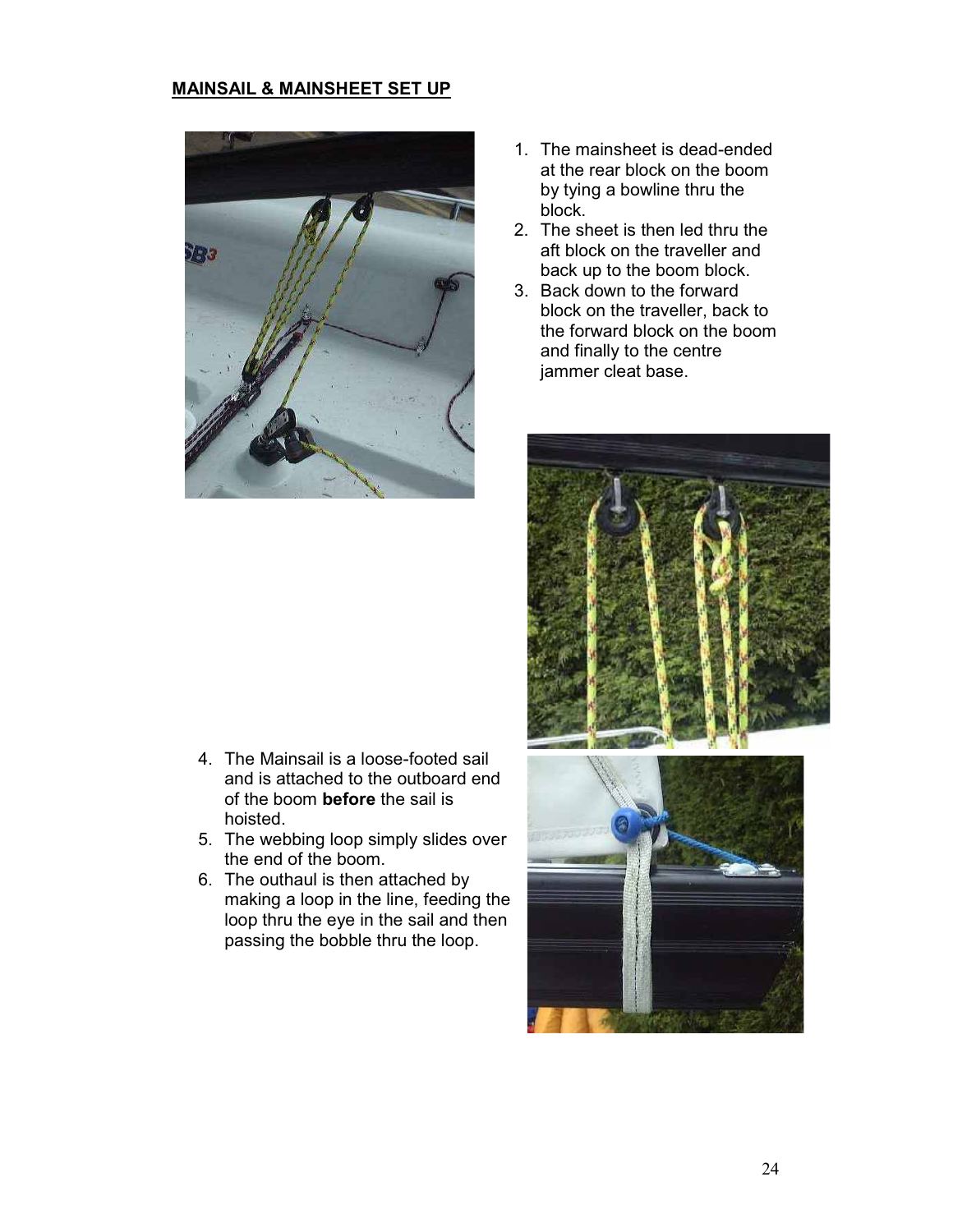**7.** Hoist the sail with the bow sitting head to wind. **The sails should be stowed for launching and recovery of the boat.** Care should be taken when hoisting the sail and should always be fed into the sail feeder to avoid jamming and tearing the sail. Attention especially to the top batten protector.

8. When the sail is fully hoisted the two plastic slides should be fed into the cut out in the mast luff groove just below the Gnav bracket.



The outhaul should be eased at this point to assist this operation.



The outhaul can then be applied

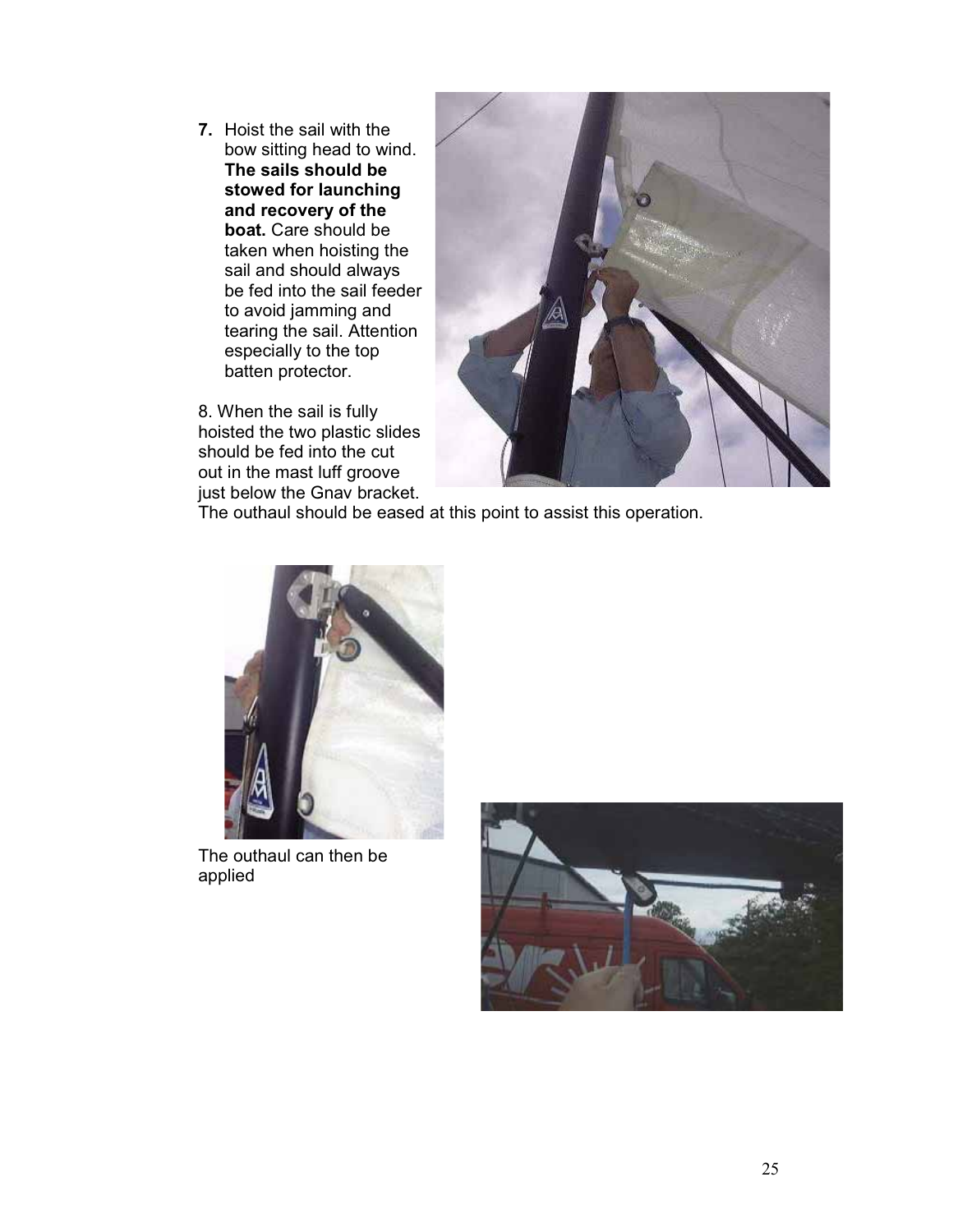

Feed the Cunningham tail thru the Cunningham eye in the sail.

The Cunningham on the mainsail is situated on the starboard side of the mast.





Tie a knot in the tail leaving a short tail after the knot

This then is placed into the sail track below the gooseneck. The short tail is used to release the Cunningham line out of the mast.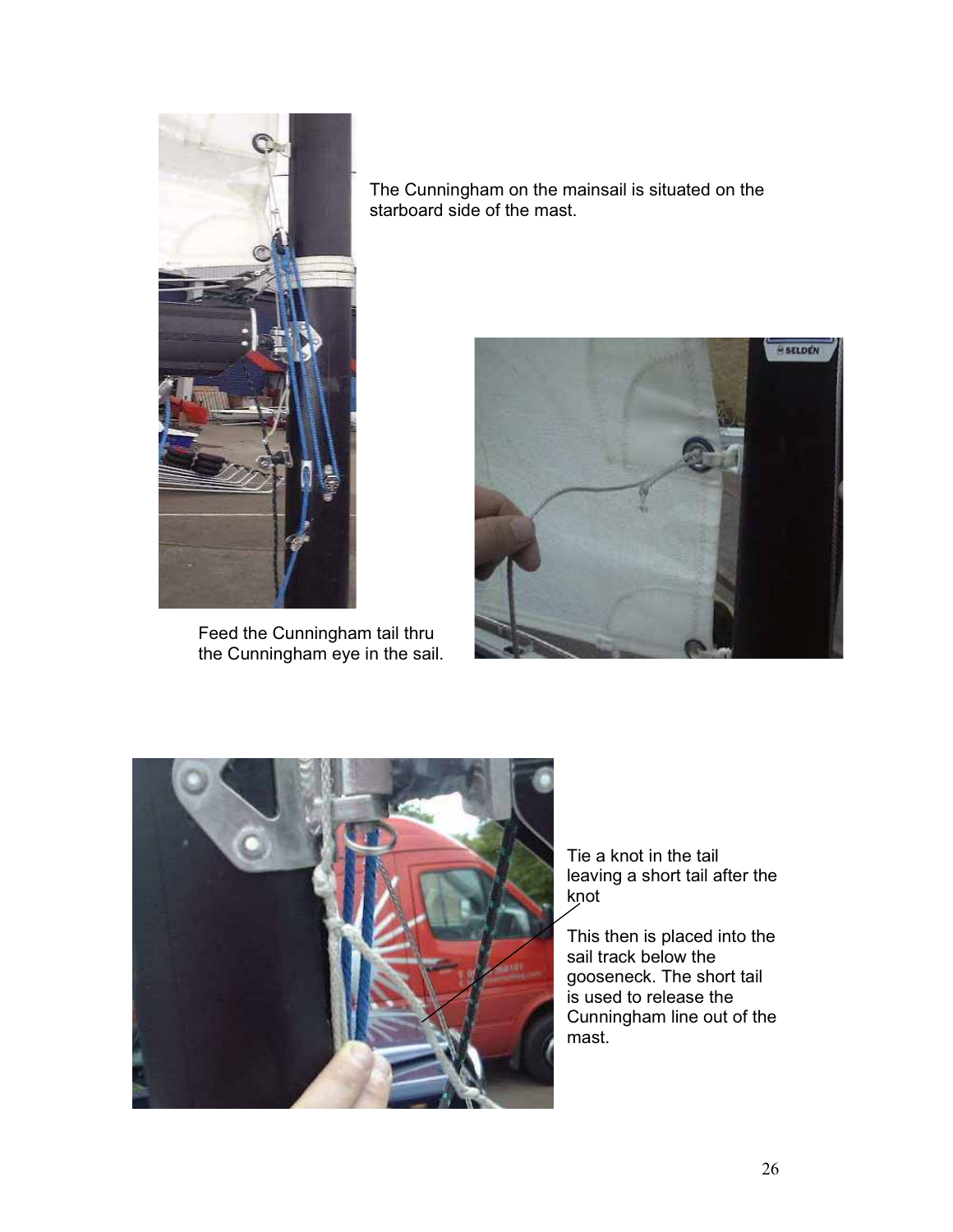# **LAUNCHING**

#### **SINGLE POINT LIFT**

When launching the boat using the two lifting points either side of the keel box and two lifting straps it is important to:

- Use the keel hold down strap as a security strap. This is threaded through the shackle and a loop formed around both lifting straps. There should be no tension in this strap.
- Ensure that the lifting straps are strong enough for lifting the boat and keel inc rigging.
- The keel should be left in the raised position – Ensure that the winch is locked in the raised position.
- Secure any loose items



#### **LAUNCHING USING THE TRAILER**

• The keel sits on the trailer until the boat is reversed in until the top of the mud guard is underwater.





- At this point raise the keel using the winch.
- The boat can then be floated off the trailer.

#### **IMPORTANT TO CHECK FOR ANY LEAKS AROUND THE TACKTICK SKIN FITTINGS EVERYTIME YOU LAUNCH.**

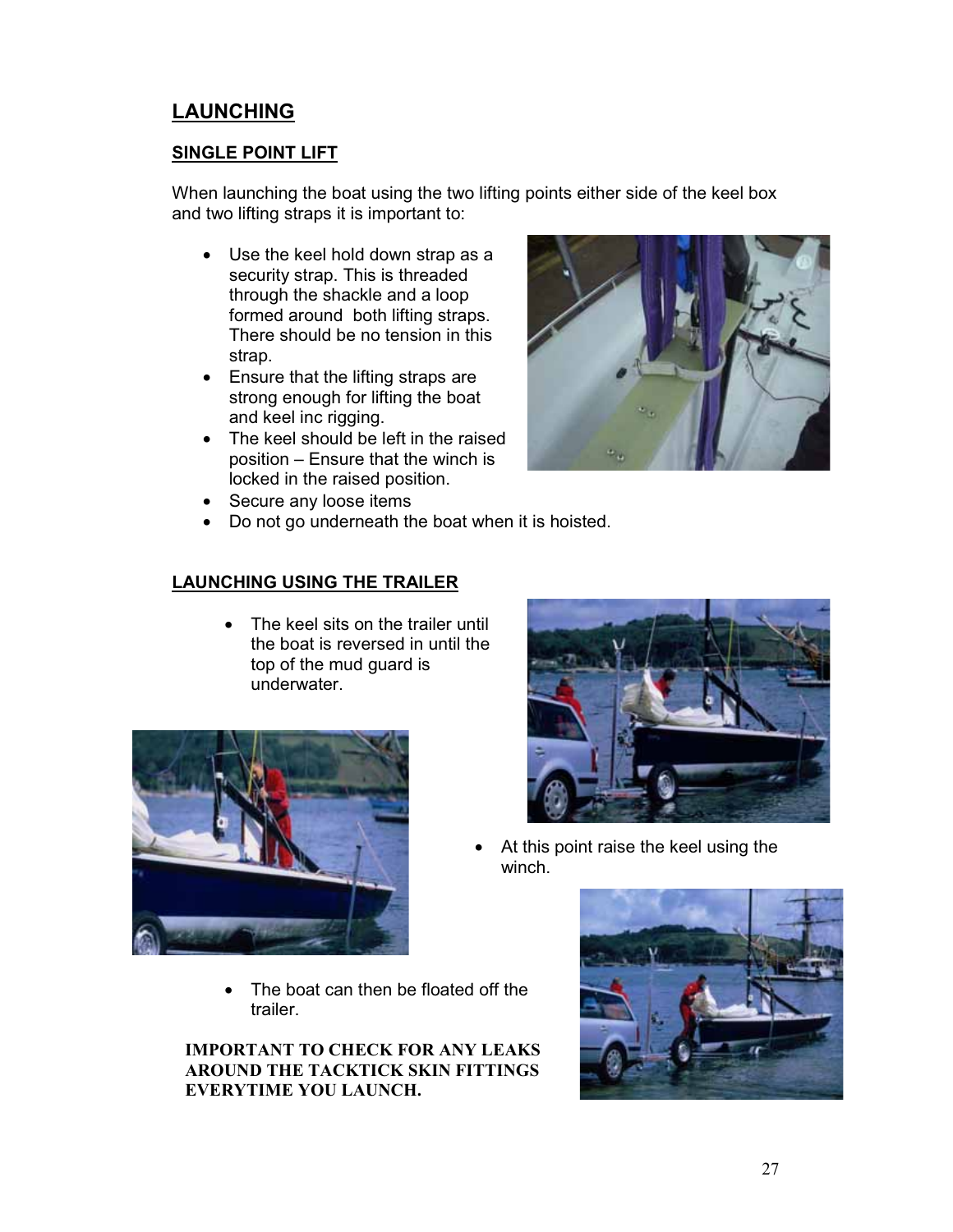#### **KEEL LOWERING AND HOISTING**

- **WARNING ; Do not allow the winch to free spin, serious damage could occur to the hull and keel if this happens.**
- **If the winch does start to free spin do not attempt to stop it as serious injury could result.**
- To lower the keel take up the tension on the winch handle and release the catch. Keep hold of the winch handle and slowly rewind the keel so that it retracts into the keel box case.



- Guide the keel into the keel box and ensure that nothing is fouling the keel as it retracts into the case. Keep fingers and toes clear.
- When the keel is fully lowered attach the keel hold down strap and secure.
- Remove the post and fit the cover plate

**Ensure that the keel winch rope is replaced if worn.** 





When raising the keel it should be winched up just short of the weld on the lifting post and no further.

**Please note: Tuffnel packing strips are supplied with your new boat to shim the front of the keel if required. The red keel buffer material will bed in after a number of hours sailing and may require the shims to be glued onto the front face of the keel buffer to provide a tight fitting keel. A impact adhesive should be used.** 

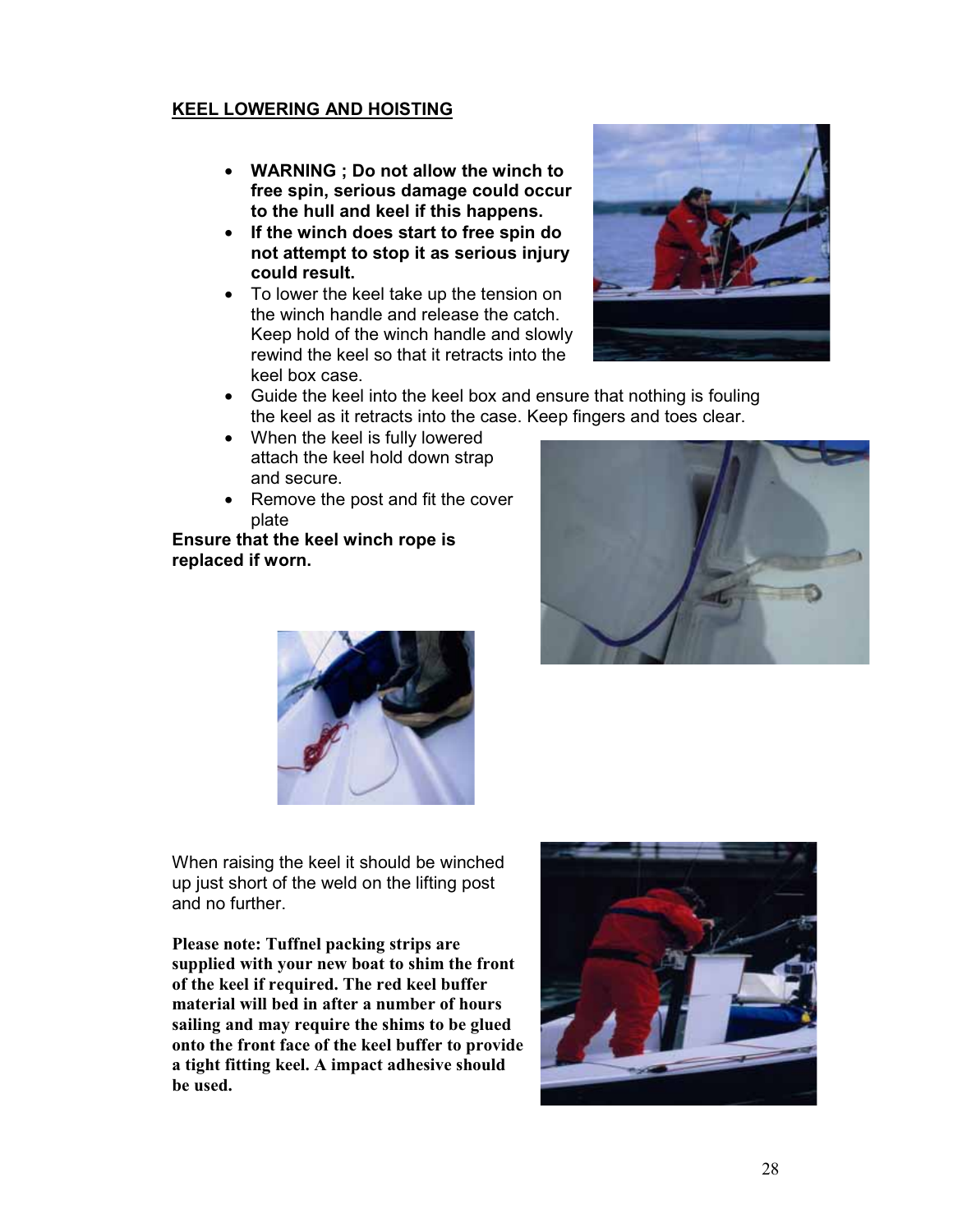## **RECOVERY OF THE BOAT AND TOWING**

- With sails lowered the keel should be raised and the rudder removed in plenty of time especially in shallow or unknown waters
- With the trailer submerged float on to the trailer using the docking arms if fitted.
- Connect the winch hook to the bow eye and secure the winch.
- **Lower the keel onto the trailer before driving off.**



• Slowly drive the trailer clear of the water.

**Do not grind up the keel tight into the hull or damage to the hull and keel will occur**

#### **LOWERING THE MAST;**

- This is a reverse action on raising the mast.
- Connect the jib halyard to the winch hook on the trailer winch. The winch can be unwound about 150cm.
- Pull the jib halyard taught, cleat and tie a safety knot up to the cleat.
- Take the gennaker halyard and tie this to the trailer, take up the slack
	- and cleat off the halyard( This is only used as a security halyard whilst releasing the pin on the forestay)
- Put the strong back mast support at the back of the boat.
- At least One person should be in the boat, make sure boat is chocked or trailer supports are down.
- Winch enough tension so that the forestay pin can be removed. **WARNING – Only wind on just enough tension to remove the pin. Make sure that the backstay is slack.**
- Uncleat the Gennaker halyard. **NOT** the jib halyard.
- Lower the mast slowly using the winch. Support the mast in the boat and **SLOWLY** lower it on to the mast support.
- **Weight will come onto the mast at approx 45 degrees and it will need to be supported and lowered into the boat.**